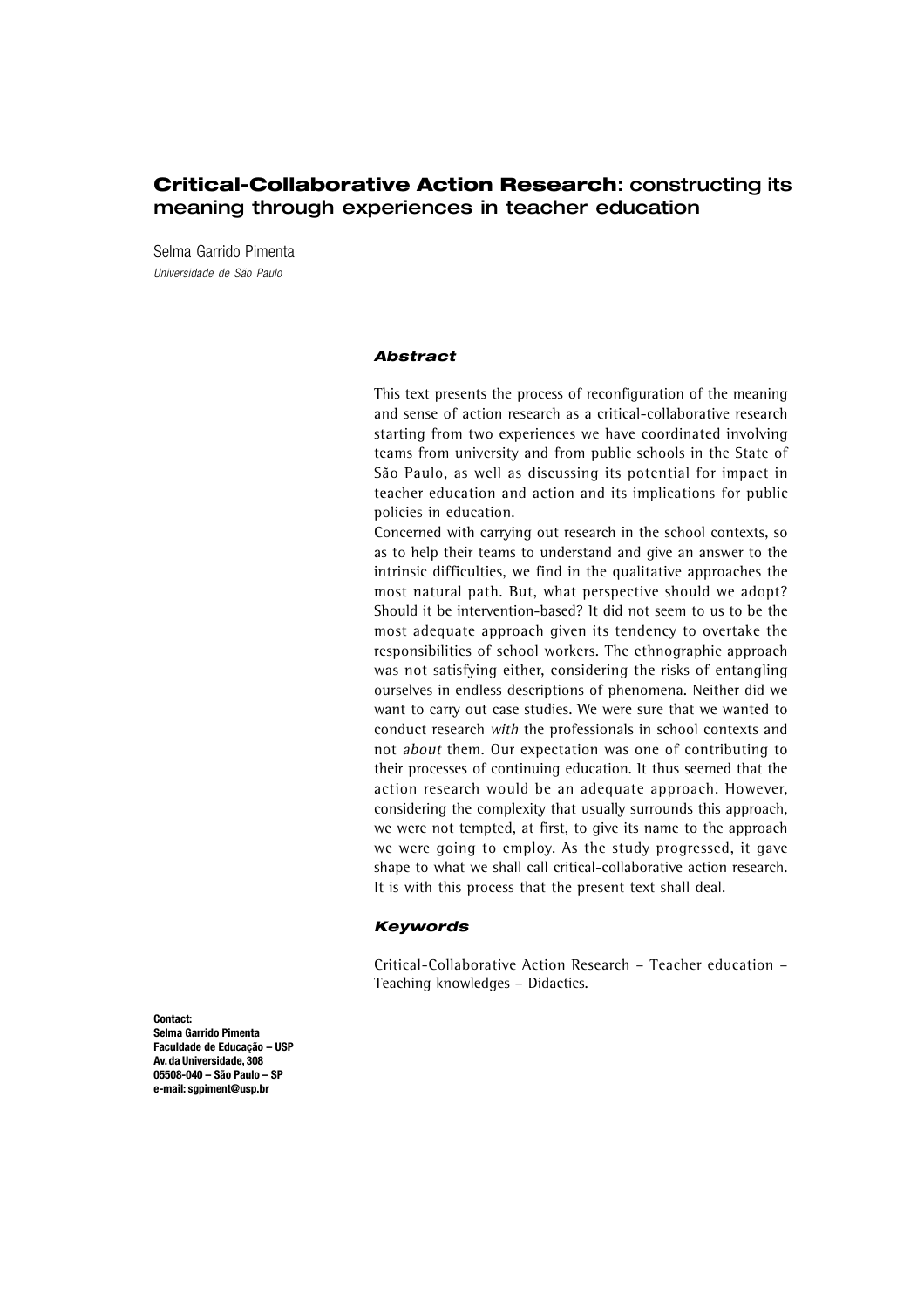This text aims at uncovering the process of reconfiguration of the meaning and sense of action research as a critical-collaborative research starting from two experiences we have coordinated involving teams from university and from public schools in the State of São Paulo, as well as discussing its potential for impact in teacher education and action and its implications for public policies in education.

Concerned with carrying out research in the school contexts, so as to help their teams to understand and give an answer to the intrinsic difficulties, we find in the qualitative approaches the most natural path. But, what perspective should we adopt? Should it be interventionbased? It did not seem to us to be the most adequate approach given its tendency to overtake the responsibilities of school workers. The ethnographic approach was not satisfying either, considering the risks of entangling ourselves in endless descriptions of phenomena. Neither did we want to carry out case studies. We were sure that we wanted to conduct research **with** the professionals in school contexts and not **about** them. Our expectation was one of contributing to their processes of continuing education. It thus seemed that the action research would be an adequate approach. However, considering the complexity that usually surrounds this approach, we were not tempted, at first, to give its name to the approach we were going to employ. As the study progressed, it gave shape to what we shall call criticalcollaborative action research. It is with this approach that the present text shall deal. The first study, Didactics in the Licentiateship – a study of the effects of a course program in the teaching activity of former Licentiateship students<sup>1</sup>, had the participation of three assistants and two teachers from two different schools, formers students of our Licentiateship course at the Faculty of Education of the University of São Paulo (FEUSP). The second study, Qualification of the Public Teaching and Teacher Education<sup>2</sup>, had a team of five university teachers and 24 teachers from a

school. Both studies were carried out in state public schools. From those studies it was possible to reaffirm what follows.

Action research assumes that the subjects involved in it constitute a group with common objectives and goals, interested in a problem that emerges from a given context in which they play various roles: university researchers and (in the present case) teacher researchers. Established the problem, the role of the researcher is that of helping the group to problematize it, that is, to situate it into a wider theoretical context, and therewith allow the growth of the conscience of those involved, with a view to plan the forms of transformation of the subjects' actions and institutional practices $3$  (cf. Thiollent, 1994). Collaborative research, in its turn, has as its objective to create in schools a culture of analysis of the practices, allowing teachers, with the help of university teachers, to transform their actions and institutional practices (cf. Zeichner, 1993). The analysis of results from theoretical studies and from those in political-institutional contexts endowed collaborative action research with the adjective critical, according to the assumption and commitment of those involved that carrying out studies in schools is an investment in the quality education of their teachers, with a view to allow the transformation of institutional practices towards the fulfillment of their role in the social and political democratization of society (cf. Gramsci, 1968; Habermas, 1983; Kincheloe, 1997).

The import of research for teacher education takes place in the movement that understands teachers as subjects who can build

**<sup>1.</sup>** "A didática na Licenciatura – um estudo dos efeitos de um programa de curso na atividade docente de alunos egressos da Licenciatura" (in Portuguese).

**<sup>2.</sup>** "Qualificação do ensino público e formação de professores" (in Portuguese).

**<sup>3.</sup>** We understand, along with Sacristán (1999) that practice differs from action. Action belongs to the subjects, it is typical of the human beings and they express themselves in it. In action, we act according to what we are and in what we do it is possible to see what we are. Practice belongs to the social sphere and expresses culture objectified, the accumulated legacy, being typical of institutions. It is certain, however, that our *actions* express social practices and that those are constituted from the subjects historically considered.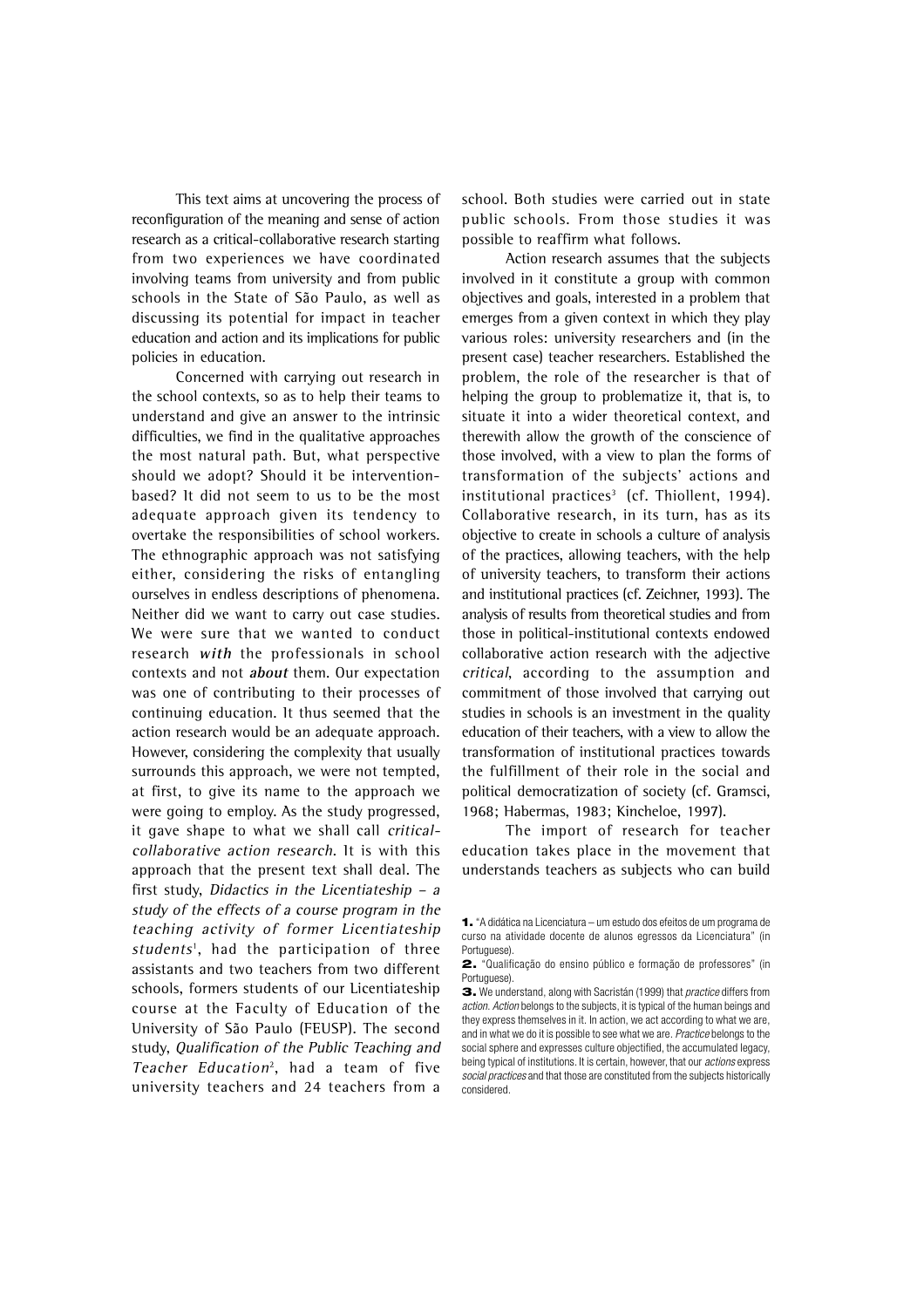knowledge about teaching in the critical reflection about their activity, in the institutionally and historically contextualized collective dimension. Along these lines, we find studies described as collaborative carried out in the relation between researchers-teachers from the university and teachers-researchers from schools, making use of action research as their methodology. In those studies, teachers constitute themselves as researchers starting from the problematization of their contexts. In the critical reflection jointly made with university researchers, they are instigated to problematize their actions and the institution's practices, and to prepare research projects followed by interventions (cf. Zeichner, 1998; Fiorentini; Geraldi; Pereira, 1998; Pimenta; Garrido; Moura, 2000).

### **Configuring the action research**

The research Didactics in the Licentiateship – a study of the effects of a course program in the teaching activity of former Licentiateship students<sup>4</sup> (Pimenta, 1999b) had as its objective to analyze the contribution of our Licentiateship Didactics course to the teaching activities of its former students, now teachers in the public school system, evaluating their processes of identitary construction, based on their pedagogical knowledge, specific contents and experience. By asking "to what extent does the teaching of the Didactics course have meaning to the teachers' activities in their work realities at public schools?" we bring into question the contribution of didactics theory to the teaching activities of professionals concretely situated; and, in the reverse movement, what is the contribution of teachers' practical activities to the revision of Didactics courses and to the resignification of didactics theory.

The initial research question unfolded into others, which impacted on the research procedures: to examine and discuss the assumptions of didactics as a theory of teaching in teacher education; to examine and follow the deployment of the program of a Didactics course offered at the Licentiateship at FEUSP; to follow the teaching activities of some of its former students, identifying in their practice the processes of construction of the teacher's know-how and their links with the Didactics course; to gather elements from the teaching activities of former students to reassess/propose Didactics course programs at the FEUSP Licentiateship; and to consider the limits and possibilities of a Didactics course program for teacher education.

In view of those objectives, the main category that guided the research became the activity carried out by teachers in public schools and, within that activity, how the process of construction of their know-how takes place.

We understand that the teacher activity connected with the widest education action in society is teaching. As it is currently understood, it is defined as a practical activity. The teacher under education prepares him/ herself to accomplish the practical tasks of being a teacher. This indicates that it is not the case of educating him/her as a duplicator of dominant practical models, but as someone capable of carrying out the material activity to transform the natural and social human world. One should, therefore, investigate what contribution Didactics can give to such education.

Placing teacher activity as the object of our research required understanding it in its relations with historically situated social practice. Thus, the study of the everyday teacher activity of our former students involved examining the wider social determinations, as well as those of the work organization at schools.

From such considerations we asked ourselves "to what extent the pedagogical-

**<sup>4.</sup>** The research was carried out in the 1995-1998 period. Its team was composed by Maria de Fátima Barbosa Abdalla, Maria do Socorro Lucena Lima (PhD students) e Jany Elisabeth Pereira, who holds a Licentiateship in History and did the Didactics course in the second semester of 1996.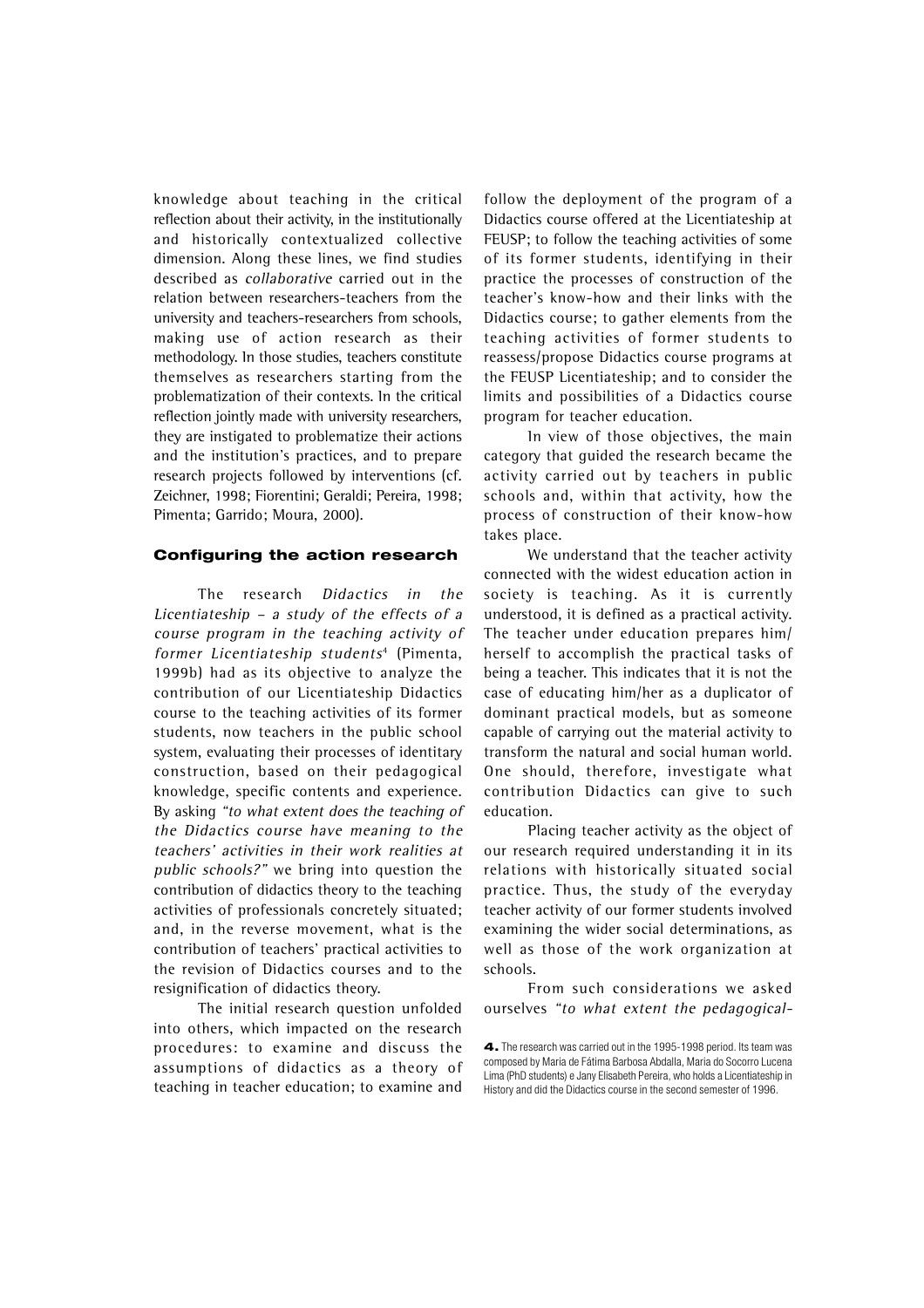### administrative organization of schools favors good teacher activity?"

Three research categories emerged from theoretical and fieldwork studies: how does the process of construction of the teacher knowhow (teaching) happen inside the activity of concretely situated teachers at (two São Paulo State) public schools; how does the work organization at school (or the administrative, bureaucratic environs of the classroom) determine that construction; how do teachers position themselves vis-à-vis the knowledge of contemporary society (and how do they deal with it in the teaching activity at school), thereby constructing their own identities.

From a methodological point of view, a fundamental question emerged from this research: would this study, which we initially called interpretive-practical, be an action research?

The objective was not that of evaluating teachers, but to assess how they would mobilize their knowledges to make decisions at school and in the classroom, how would they make use of the teacher condition in the relationship with students to answer the questions posed by the various situations with which they would have to deal. We restricted ourselves to one Geography teacher and one Portuguese teacher, both former students of our Didactics course, and working in different public schools from the outskirts of São Paulo City. We recorded videos and voice tapes; we made use of life histories, interviews, observations, and semi-structured and open questionnaires.

Seeing that the researchers did not restrict themselves to collecting data, but also made reflections, oriented teachers whenever they asked them to, and also brought theoretical and instrumental elements, constituting with the teachers a small community of analysis and reflection, would this be an intervention research? Would this be an action research?

We had it clear from the outset that the

researchers would not act to evaluate teachers' practices based on external criteria, and supposedly offer them suggestions. However, we also saw clearly that it was not a matter of simply observing and recording. What would then be the research attitude that would express the objectives of the study whilst guaranteeing the space for reflection sought by researchers and teachers? Jany Pereira's reflection is enlightening:

From the perception of the way the teacher works on the issues of the teaching-learning relation, researchers should help him to reflect upon his own practice, to problematize situations, reflecting on why he had made a given decision, thereby encouraging the teacher to incorporate his own knowledge, what he is learning, because as the teacher rethinks and reflects upon his own practice, he becomes subject and object of the process experienced by him. (Pereira, 1997)

After reviewing the methodology of action research, we concluded that the researchers acted as participant-observers, one of the traces of that methodological approach. That fact allowed researcher Maria de Fátima Abdalla (a PhD Student) to express herself in the following terms:

The question of how the process of construction of the teacher know-how takes place, alongside the reflection on teacher education, constituted the basis for the themes experienced by our research group: researchers and researched, subjects and agents of a social practice in motion. Themes that, according to Kincheloe (1997, p. 197), unveil the need of thinking about our thinking, because we explore our own construction of our conscience, our self-production, but above all reveal the need to share our thoughts to allow us to engage in a more effective, more educative pedagogical practice.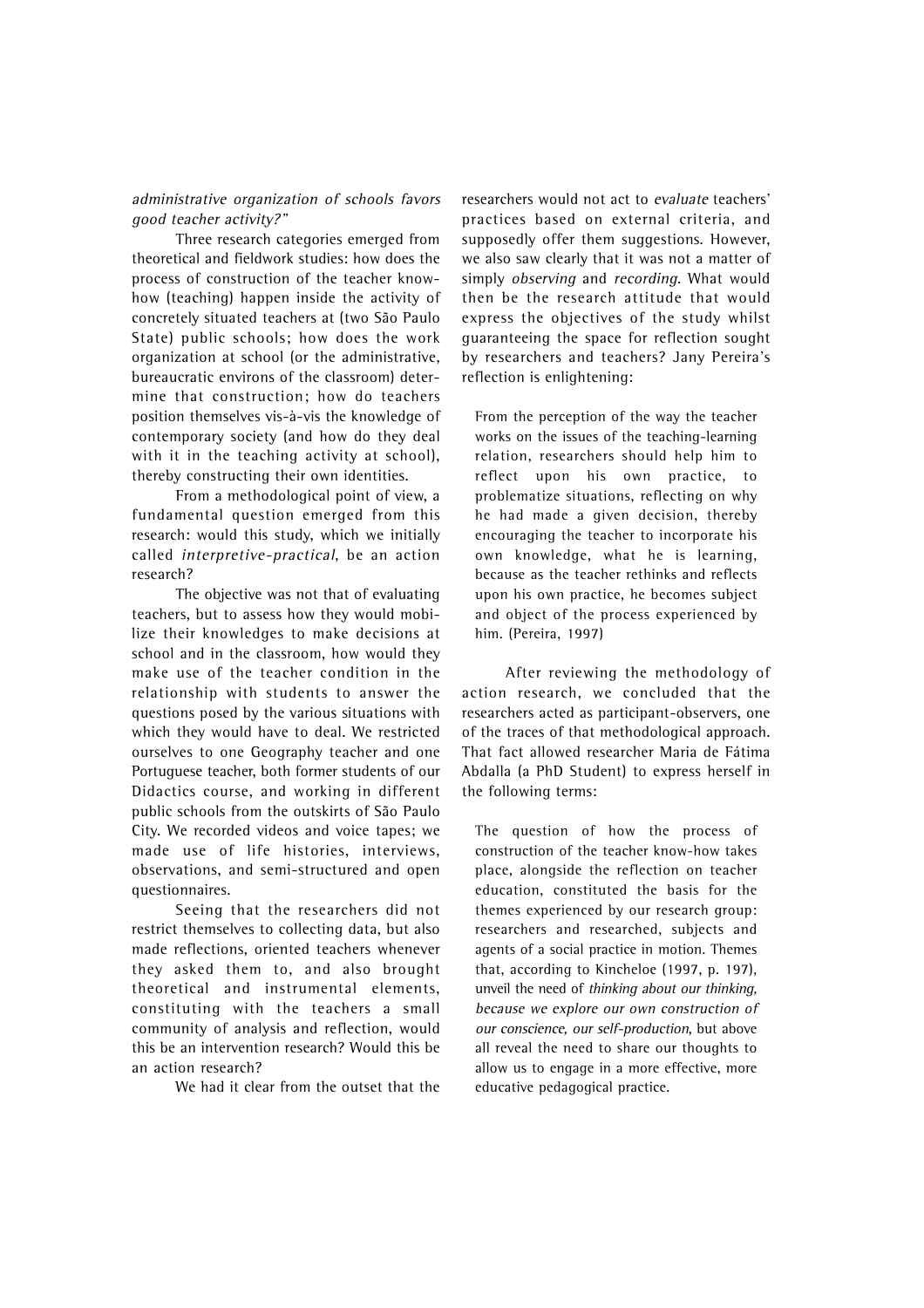(…) After all, what research is this? We ask ourselves this question many times in an attempt to make it intelligible, interpretable and comprehensible. Intelligible to the extent that we could decode it; interpretable when we could exercise a critical attitude when faced with given situations and/or situations that determine the pedagogical practice; and comprehensible when we problematized and discussed the associated problems within the context of the different situations that were shared, in the exchange of our experiences. (Abdalla, 1997)

When he was taking part in one of our meetings, Silas<sup>5</sup>, one of the teachers in the study, said that Fátima had helped him with his classes: I had always been worried about that, but I never had the habit of recording, of systematize the classes; Fátima did a report, she recorded some of my classes and that helped me to create the habit of systematizing some of my classes. From that moment on, he began to record some of his classes, helped by students: (…) and there's always a student who wants to put it on video, something that even helps later to discuss with them what happened in the classroom. The research of the practice thus became a modality of in-context teacher professional development.

(…) We understood the research when, in re-reading the most significant moments, the multiples experiences of the teachers with respect to the organized body of knowledge about the teaching material to be developed revealed themselves, the manner and coherence with which it was presented and/or built from the various interactive moments, the way in which the teacher tried to establish relations between text/content and context, bringing forth pedagogical situations and/or methodological questions that invited students to the reflection, to the critique, to the difference of opinions, to uncertainties, deconstructing concepts, habits and attitudes, and re-constructing them.

(…) Thus, the research in such context configured itself as a cognitive principle of comprehension of the reality and as a formative principle in teaching (cf. Pimenta, 1997, p. 51). A cognitive and formative principle, for it encourages the collective construction of knowledges, attaches importance to the processes of reflection in action, of reflection upon the action, and reflection on the reflection in action (Schön, 1987, p. 32), in search of alternatives committed to the social practice; a principle that reveals selection, life choice, a space for construction, for the exchange of experiences, of desire and of becoming. (Abdalla, 1997).

Faced with the methodological problems raised by the study, the PhD student and researcher Maria Socorro Lucena Lima brought in references that helped us to establish the study as action research. Let us see a testimony by Patrícia<sup>6</sup>:

After the meeting and Socorro's visits I started to observe my 'pedagogical doing' with a more critical and constructive look. I began to dedicate more time to preparing classes and analyzing the 'why' of some of my attitudes in certain situations. That is, I began to associate my pedagogical doing with my school and personal lives. (Lima, 1997)

By taking place within the school context, and more specifically in the classroom, action research can constitute a pedagogical strategy, a space for conscientization, analysis and critique (…). Teachers that experience this mode of research have the possibility to reflect on

**<sup>5.</sup>** His real name, used here with his permission. **6.** See previous footnote.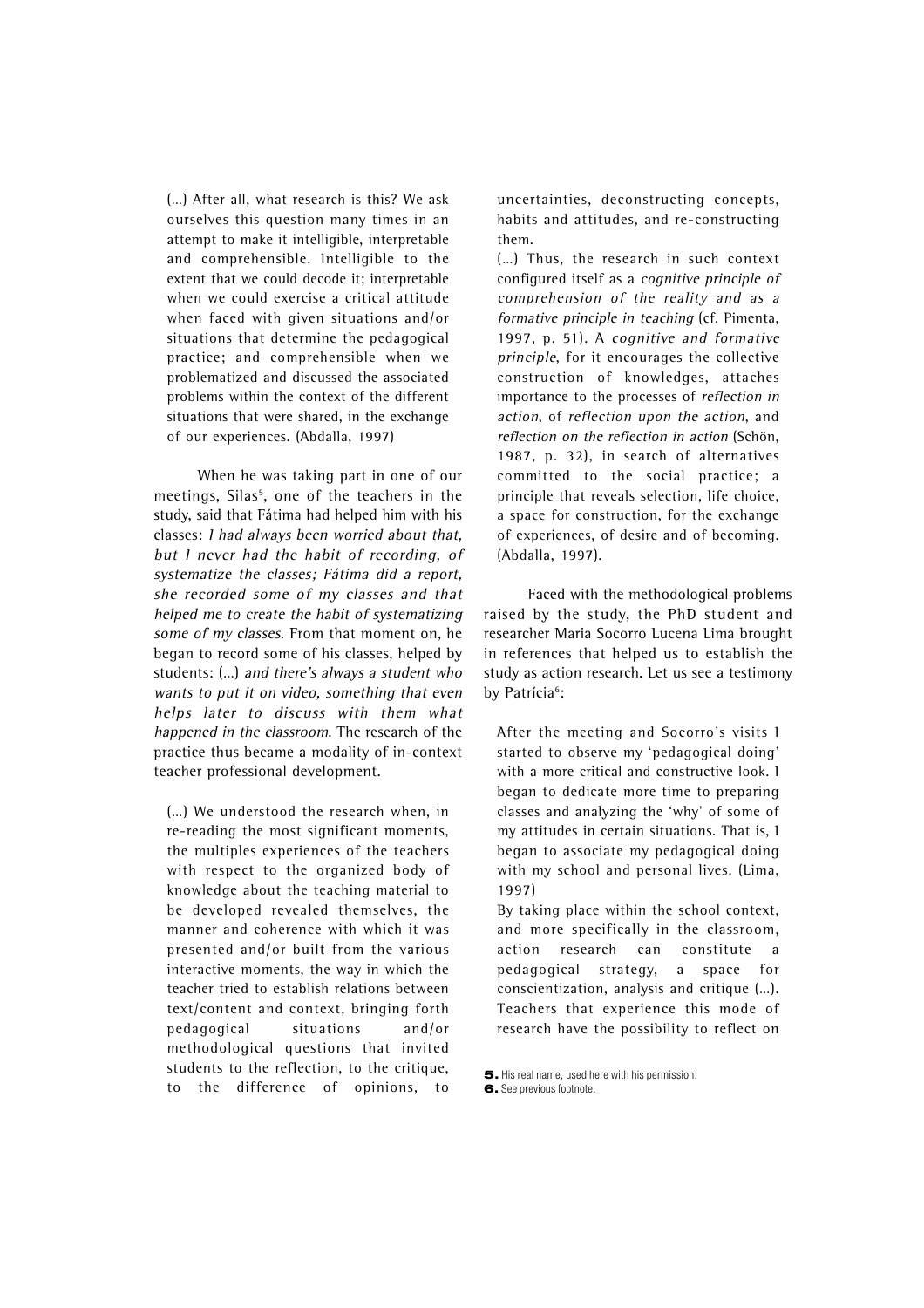their own practices, their condition as workers, as well as the limits and possibilities of their work. The five requisites of the action research presented by Kincheloe 1997 deal clearly with the important tasks it intends to perform, namely: to have methods and political questions; to relate values and commitments; awareness of the construction of the profession; to identify aspects of dominant nature that undermine our efforts; and the improvement of the teaching profession. When it leads to the organization of information, interpreting them, action research opens up spaces for the critical production of knowledge and, in this process, makes us think about our own way of seeing and interpreting reality. (…) Thus, the pedagogical praxis of the teachers involved in the study, starting from the teaching action itself, reflected, theoretically supported, and systematized constitutes a modality of continuing education with far-reaching transforming and emancipative possibilities (Lima, 1997).

Two features of action research made themselves clearly felt along this study: selfeducation and teacher praxis situated in the wider contexts of the organization of schools and of the communities around them. We have thus concluded that we have carried out an action research with the following characteristics: encouragement to teachers initiatives; reflection upon the practice; and inclusion of the teachers researched in the research process. The latter took place through procedures of analysis of the goals and of qualitative research methodology, through the selection and sharing of texts, and through the redefinition of the research directions.

Those features come close to those pointed out by Kincheloe: to build a professional conscience; to open up space for the critical production of knowledge; to conduct to the organization of information, interpreting them; to allow the association of values and commitments; and to allow changes in the everyday actions of teachers in the classroom.

It can be then concluded that action research was indeed the modality of research practiced in the present study. Its differences with respect to other modes can also be seen: the observation that teachers that go through a process of action research have the possibility to reflect upon their own practices, their condition as workers, as well as upon the limits and possibilities of their work. In this sense, the study constitutes a pedagogical strategy of conscientization, analysis and critique, and it also proposes, from the reflection afforded by the dialogue with the observers-researchers and by the involvement in the discussions with the research team, changes in their practices, of which the teachers are themselves the authors.

A few concerns did, however, remain. In the research process – initiated from a problematization defined by the researcher who coordinated the group, in which the PhD students and research assistant were included as participant researchers, and the school teachers, chosen by us, agreed to take part as researched – researchers and researched gradually constituted a group of analysis and reflection. On the other hand, the scope and time boundaries of the study did not include the wider contexts, beyond the classroom. In the case of school organization, only the aspects that manifested themselves explicitly in the classroom were considered. The aspects of the educational policies that appeared only in limited contexts, and were not regarded by the teachers as influential in their practices, were not considered. In the case of the community of students, only the general socio-economical parameters were investigated. We have therefore concluded that the knowledge produced by the study, as pointed out in the previous paragraph, can be generalized to situations that take the classroom as their object of study. They must, however, be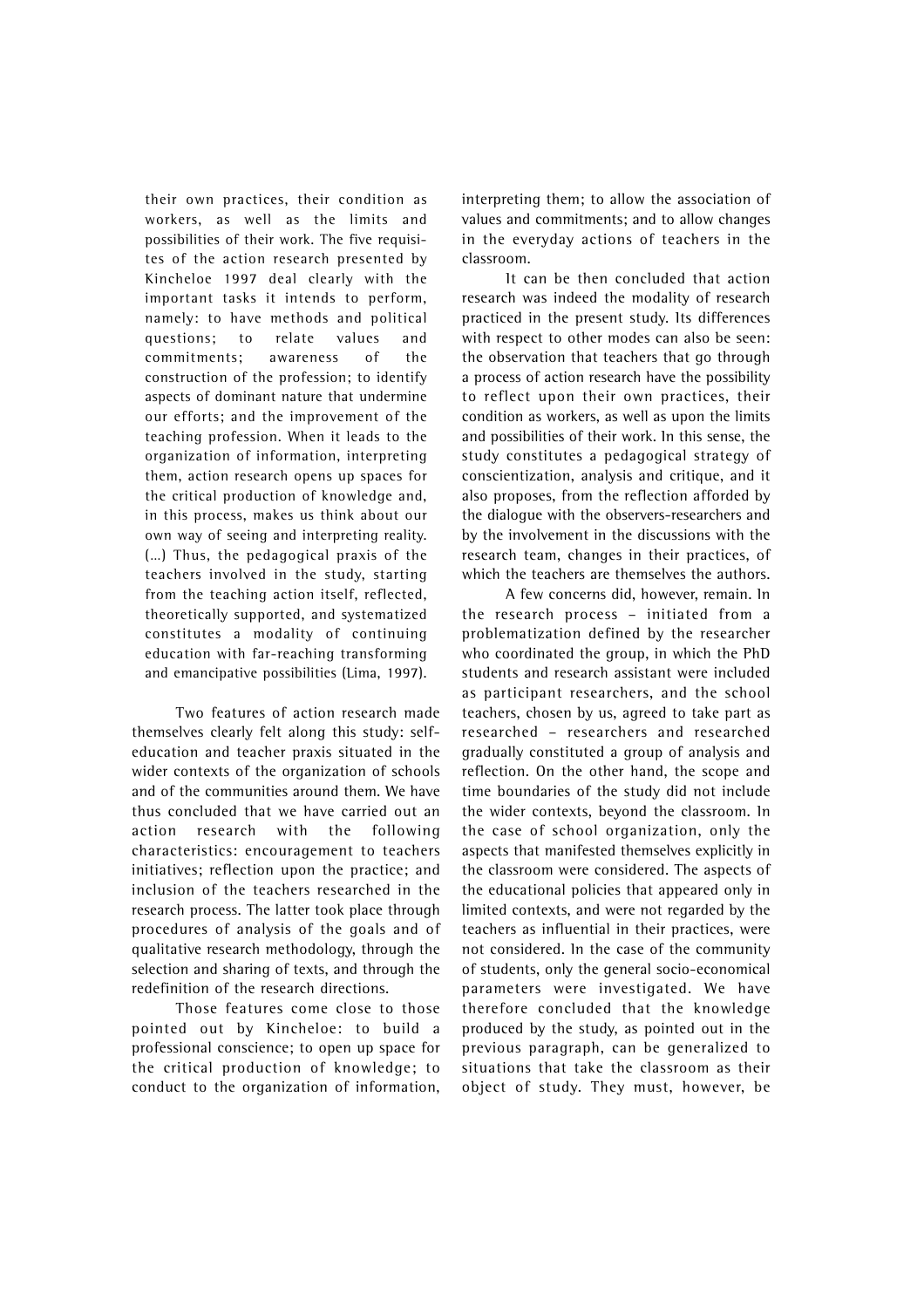amplified by the analysis of wider contextual factors and by the observation of effective transformations in the students' learning. That would allow us to put into practice the characteristic of public and political commitment of action research, such as defined by Kincheloe, 1997.

Those concerns were dealt with in the study Qualification of the Public Teaching and Teacher Education, which we now analyze.

## **Of research in collaboration and of action research**

The study Qualification of the Public Teaching and Teacher Education<sup>7</sup> was carried out from 1996 to 2000. Its objective was to analyze the changes in the pedagogical practices and theorizations of the school team (teachers and coordinators) in a process of pedagogical intervention that placed stress on the collective construction of knowledges at the workplace (a state public school). It was part of the research trend that encourages continuing education as professional and institutional development, according to the theoretical view put forward by Fusari, 1988, and more recently by Nóvoa, 1992, which regards the teacher as a critical-reflective professional (cf. Contreras, 1997).

Such perspective has revealed itself fertile for the studies whose focus is one of collaborating in the processes of teacher identitary construction, understanding that the exercise of teaching is not limited to the application of previously established models but, on the contrary, is constructed in the practice of historically situated subjectsteachers. Thus, a formative process would mobilize knowledges from the theory of education necessary to the understanding of the teaching practice, capable of developing in teachers competencies and abilities to allow them to investigate their own teaching actions, in a continuing process of construction of new knowledges.

We understand that a professional identity is built from the social signification of the profession; from the constant revision of the social meanings of the profession; from the revision of traditions. However, it is also built from the reaffirmation of culturally consecrated practices that remain meaningful. Practices that resist to innovation because they are pregnant with knowledges valid for the needs of reality, of the confrontation between theory and practices, of the systematic analysis of practices in the light of existing theories, of the construction of new theories. It is also built from the meaning each teacher attaches, as actor and author, to the everyday teaching activity based on his values, his presence in the world, his life history, his representations, his knowledges, his wishes and pains, on the meaning that being a teacher has in his life, as well as from his network of relationships with other teachers in the schools, worker's unions and other groups.

For that reason, it is important to mobilize the knowledges of experience, the pedagogical knowledges and the scientific knowledges as constitutive of teaching in the processes of construction of teachers' identities.

The research Qualification of the Public Teaching and Teacher Education was initially defined as a collaborative research, understanding that such a modality of research has as its objective to foster in schools a culture of analysis of the practices, with a view to allow their teachers, helped by university teachers, to transform their actions and the institutional

**<sup>7.</sup>** Developed under the Special Program for the Support to Applied Research on Public Teaching in the State of São Paulo, the project was sponsored by FAPESP. The research team was composed, in addition to Scientific Apprenticeship, Master and PhD students, by Drs. Selma Garrido Pimenta (coordinator), Elsa Garrido, Manoel Oriosvaldo de Moura, Maria Felisminda de Resende e Fusari, and Heloísa Dupas Penteado from the Faculty of Education of the University of São Paulo. From the state Secondary School for Teacher Education "Prof. Ayres de Moura" (later renamed "Alípio de Barros"), at which the project took place, 24 teachers on average volunteered to participate during the four-year study, supported by a training scholarship from the sponsoring agency. The data for the analysis of this study are contained in the Final Report of the Research Qualification of the Public Teaching and Teacher Education. Garrido, E; Moura, M; Penteado, H; e Pimenta, S. FE-USP – FAPESP. 2001, particularly in its section III.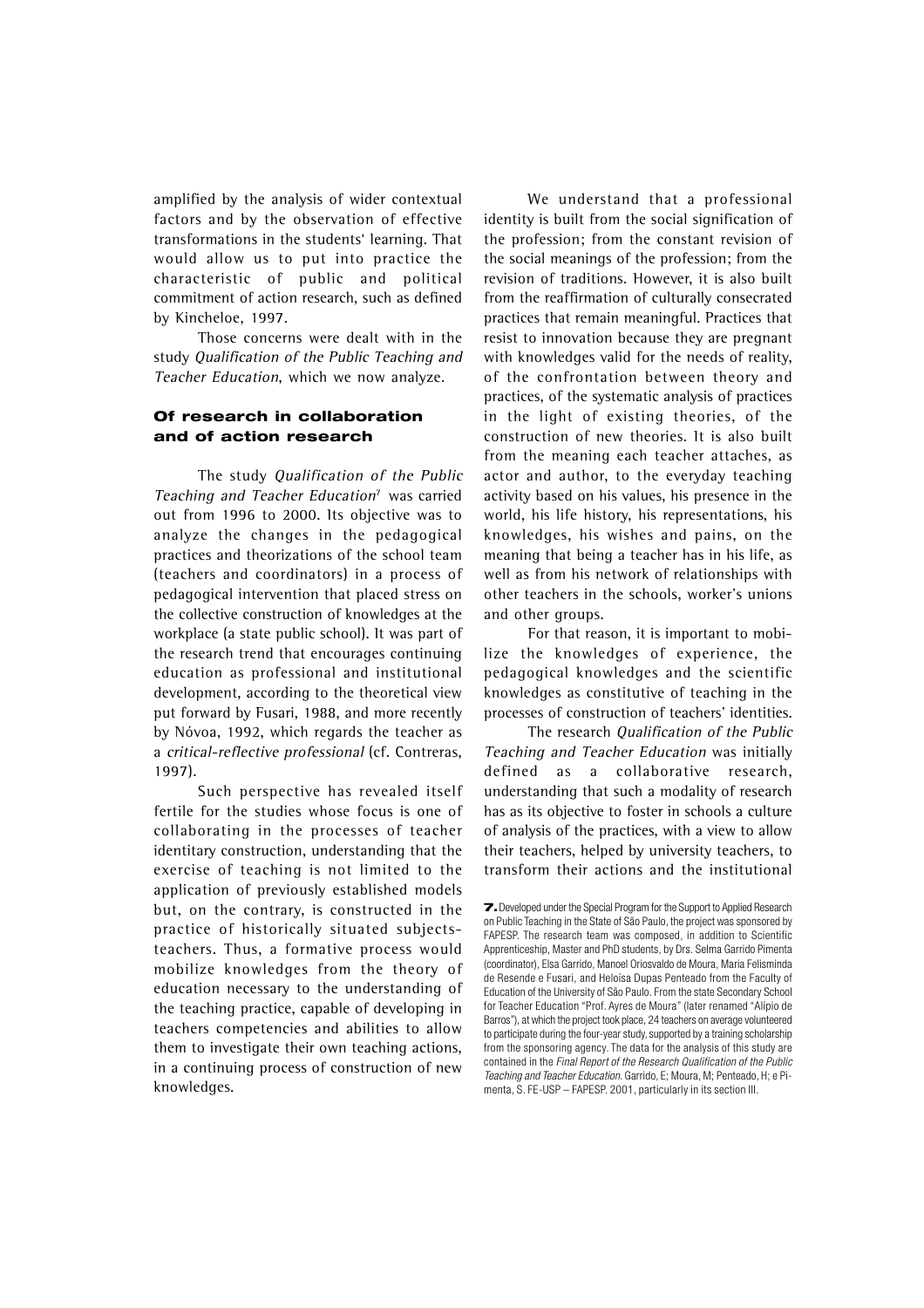practices (cf. Zeichner, 1993). In this sense, the study can be conceived as an approach conducive to the professional development of teachers. It had its beginnings in a request made by some teachers from the Special Center for Teacher Education "Prof. Ayres de Moura"8 to researchers from the Faculty of Education of the University of São Paulo, of whom some of them had been students when they did their undergraduate course in Pedagogy. The researchers themselves were already involved in studies with schools, for they saw their commitment to the university as a commitment with the production of knowledge for the improvement of the public education systems.

The research problem was then to verify to what extent a collaborative research can encourage processes of construction of group identities, placing the subjects in a position of analyzing and changing their teaching practices and the institutional culture, strengthening them personally and professionally to create collective pedagogical projects targeted at the qualitative improvement of the students' formative process.

The study started then with a gamble: that of the possibility and ethical need for the emancipative articulation between researcher and researched subjects, establishing in the scientific activity a commitment with the fertilization of theories and actions that gave support to the teachers' praxis, towards the transformation of the conditions of teaching and learning, through the transformation of the meaning they would confer to the institutional practices (cf. Garrido; Moura; Penteado; Pimenta, 2000).

It started from two basic assumptions. The first, about the role of researchers in the study, is that they should delve into the reality to be studied and should integrate themselves into the modes of production of the existence of reality created by the subjects to be investigated. The second assumption deals with the role of teachers which, through collaborative reflection, should become capable

of problematizing, analyzing and understanding their own practices, of producing meaning and knowledges that would guide the process of transformation of school practices, engendering changes in the school culture, creating communities of analysis and investigation, personal growth, professional commitment and participative and democratic organizational practices. It therefore regards as fair that those subjects should participate in the researchers' observations, interfere in their conclusions, incorporate their outlook, sharing and contributing to the quality of the knowledge produced in the process, constituting themselves as researchers and authors of the changes needed in the schools.

Carried out over a period of four years, the study had as its objectives: to encourage changes in the organizational culture; to analyze the processes of construction of the pedagogical knowledges by the school team; to articulate the different types of institutions involved in teacher education; to offer elements for the public policies for teacher education. The methodology employed was initially conceived as that of a collaborative research (Zeichner, 1993). During the process it configured itself as a critical-collaborative action research (Thiollent, 1994; Kincheloe, 1997).

Agreeing with Zeichner, 1998, p. 223 that "the collaborative research is an important path to overcome the division between academics and school teachers, but it is not just any collaborative research that will do that<sup>9</sup>", it was important for us to configure the study as a critical action research (Kincheloe, 1998, p. 180).

<sup>8.</sup> This was a CEFAM, a secondary school dedicated specifically to the education of pre-school and primary school teachers. A project of the government of the State of São Paulo, the CEFAMs were schools with features that distinguished them from other schools: single shift, scholarships to students, definition of the group of teachers based on characteristics associated with the teacher education project, among others. The State of São Paulo had a group of 52 CEFAMs from their creation in 1986 until their extinction in 2002.

<sup>9.</sup> Here and elsewhere in this article, citations are our translations from the Portuguese edition of the works.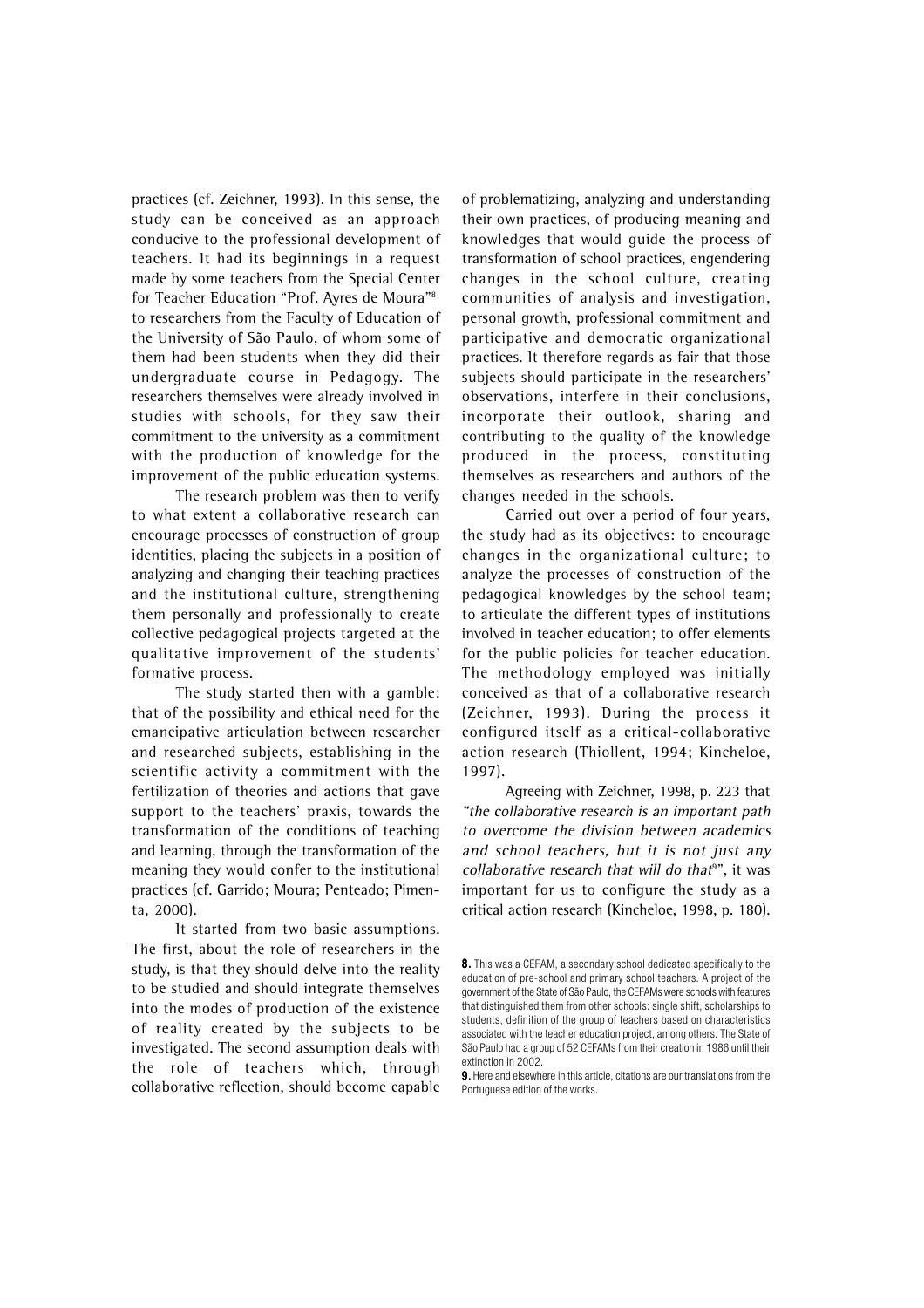In this sense, it stands for a policy of valuation and personal and professional development of teachers and school institutions, since it assumes working conditions conducive of the teachers' continuing education.

Of the main challenges of collaborative research is the establishment of bonds between university researchers and school teachers. During the first two years of the research in this particular school, we tried to overcome teachers' misgivings and establish a true partnership with them, helping them to carry out action projects. For that, we started from their concerns, strongly associated to the everyday practices, which emerged from their needs. We avoided 'starting' the research by bringing texts to be read by the teachers, something that could reinforce the old dictum that 'in practice the theory is different'. It was also necessary to overcome the representation that the academics (particularly those from USP, one of the most highly regarded universities of the country) would bring with them – or would intend to – the answers or recipes for what teachers should do to solve their problems. At this time, the form and direction we gave to the project, to its establishment and to the actions set in motion starting from the questions that emerged from its context – school and otherwise – were revealing of the theories of which we researchers are carriers.

Once the partnership was established and the teachers' trust was gained, we began to prioritize the systematic dialogue about the daily issues, the problems, the dilemmas and difficulties within the classroom (in small groups) and within the school institution, about the pupils, the teacher career, the public policies (in groups with all involved, including the school principal). In these meetings questions emerged whose analysis, with the collaboration of films and text, allowed the problematizations. The group engaged in studies. Texts were selected, questions were proposed, texts were written and dialogues were carried out with the authors, students were involved (the future teachers) and the research issues were systematized around a few lines:

• the social purposes of school and education; what to educate teachers for: the teaching profession in contemporary society; what teacher I am/want to be: the knowledge, the savoir-faire, knowing how to be a teacher. What is it to be a teacher? How did I get here? Why and how do I remain? What do I intend for the future? Ethical competence and political commitment: what is ethical at school, and especially in this school? Relations at school: democracy? "Democratitis"? The commitment to teaching. The associations of the school with the education system and with higher bodies; the system's authoritarianism and the space for school's autonomy; collective work: what binds us together, what motivates us to be here, what are our individual projects visà-vis our being teachers? And the group tensions: from competition, authoritarianism and individualism when sharing experiences, when searching together for new knowledges.

• And what about researching? Am I a teacherresearcher? What does it mean to be a teacherresearcher? What are the parameters for gauging a teacher-researcher? Is it possible to be a teacher-researcher in the current work conditions? Are we?

The second set of themes about the nature of the research and each one's conditions in it emerged as the group began to realize that the research we were carrying out was different from the traditional study in which the university researchers go to the schools to collect data and then proceed to interpret them without the participation of the school professionals. Although they valued our procedures, the school professionals sometimes expected us to present solutions to their problems and difficulties.

The choice from the beginning of the project to utilize a qualitative research approach engendered at first some perplexities in the group of teachers, when they asked themselves what kind of research was this, so different from the traditional concept of research in which "the academics arrived at school, observed, gathered data and information, asked questions, and then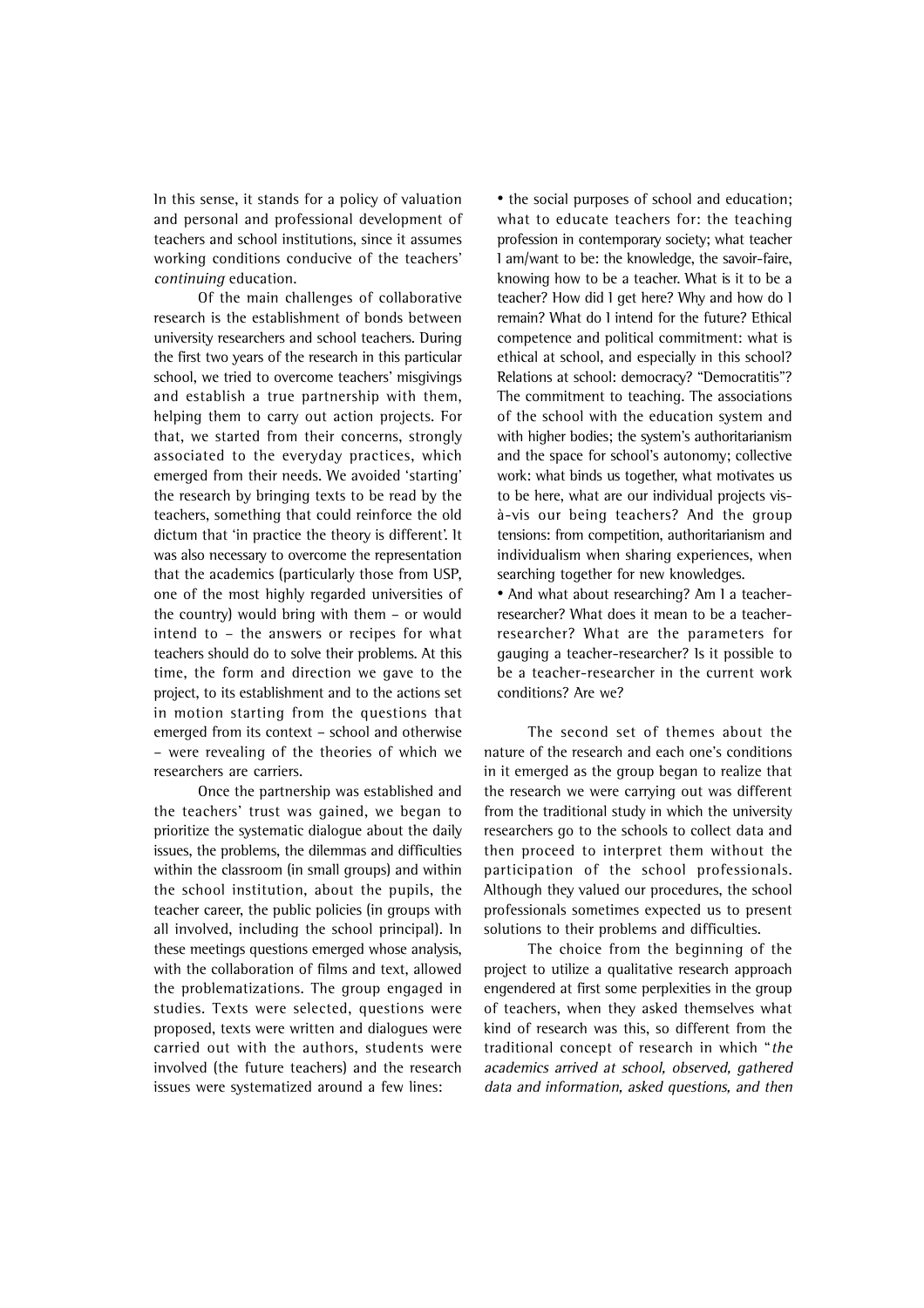left, leaving at most a few recipes for teachers' actions and usually the feeling that all they did was suspicious and all they said was incomprehensible to us" (testimony). The uneasiness then remained: what kind of research are we doing? Are we teachers-researchers? If we are, how do we differ from university researchers? They have better salaries; they have the obligation to produce research. If they do research, they can solve questions that we cannot. But if they are going to solve our problems, they are going to disparage our work!?

Once such perception had been overcome, and the partnership relations had been established, there remained the task of clarifying our understanding of what was the research we were carrying out. For that, it was important to recover the objectives of the Project<sup>10</sup>.

### **Collaborative action research**

To make explicit the collaborative action research from the study carried out we went back to its objectives and fieldwork data and proceeded to a cross study between the characteristics of collaborative research as presented by Zeichner, 1998 and the contributions of Thiollent, 1994 when the characteristics, the objectives, and aspects of action research are introduced. We also relied on external evaluation of this study<sup>11</sup>.

Indeed, the objectives of the research Qualification of the Public Teaching and Teacher Education were to articulate the professional development of the teachers involved; to analyze the processes of construction of the pedagogical knowledges by the school team; to stimulate changes in the school organizational culture; to contribute to public policies of teachers' continuing education. It assumed that every teacher is capable of producing knowledge on teaching. We expected, as a result from the collaborative action of the research, pedagogical changes that engendered the valuation of work, personal growth, professional commitment, development of a culture of analysis and of participative organizational practices.

The methodological paths followed allowed a negotiated common experience throughout the process, and can be summarized as follows:

- Organization of four subgroups divided by areas of interest, with weekly meetings;
- Fortnightly collective meetings at the school with the participation of everyone;

• Appointment of two teachers to coordinate the project at the school, selected among the participating teachers;

• Researching with (and not about) the teachers; valuation of common decisions and collective projects; reflection about the practice: problematization, sharing with peers, proposals for innovations.

• Creating and developing of research projects by the teachers<sup>12</sup>: formulating questions for investigation; experimenting innovations (testing hypotheses); gathering data; documenting;

**<sup>10.</sup>** Texts that resulted from this study are: Pimenta; Garrido; Moura: A pesquisa colaborativa na escola como abordagem facilitadora para o desenvolvimento da profissão de professor, in Marin, A. (2000); Collaborative research as an approach to foster teacher development, teacher´s production of knowledge and changes in School Practices, in Educational Action Research Journal, (2001); and La recherche em collaboration au sein de l´école: une manière de faciliter lê développment du métier d´ensegnant Nouveaux espaces de développement professionnel et organisationnel, In Rymond D. 2001.

**<sup>11.</sup>** Carried out through a seminar Universidade e Escola: Pesquisa Colaborativa Para Melhoria Do Ensino Público - Universidade – Fapesp – Escola Pública. FEUSP. 1999, organized by groups from other universities that composed the following projects within FAPESP's Improvement of Public Teaching program: Mizukami et al. Desenvolvimento Profissional da Docência: analisando experiências de ensino e aprendizagem, UFSCar; Leite et al. Melhoria do ensino público: a formação de professores no curso normal, UNESP/ Presidente Prudente; Pimenta et al. Pesquisa colaborativa na escola como abordagem facilitadora para o desenvolvimento da profissão do professor, USP; Marin et al. Desenvolvimento Profissional Docente e Transformações na Escola: objetivos, procedimentos metodológicos, alguns resultados e pontos que podem favorecer alteração nas políticas públicas em educação, UNESP/Araraquara; Russo et al. Revisitando alguns aspectos da parceria desenvolvida entre a universidade e duas escolas da rede pública de ensino de Bragança Paulista, USF; Almeida et al. Pesquisa em Parceria – EE Barão Geraldo de Rezende e Universidade Estadual de Campinas: cenário, atores, enredo e ações, UNICAMP; Compiani et al. Cotidianidade e produção de conhecimento. Coord.: Prof. Dr. Mansur Lutfi, USP; Geociências e a formação continuada de professores em exercício no ensino fundamental: reflexões e resultados parciais, UNICAMP. The seminar had as external analysts Drs. Vicente Benedito from the University of Barcelona, and Marli André from the Pontifical Catholic University of São Paulo.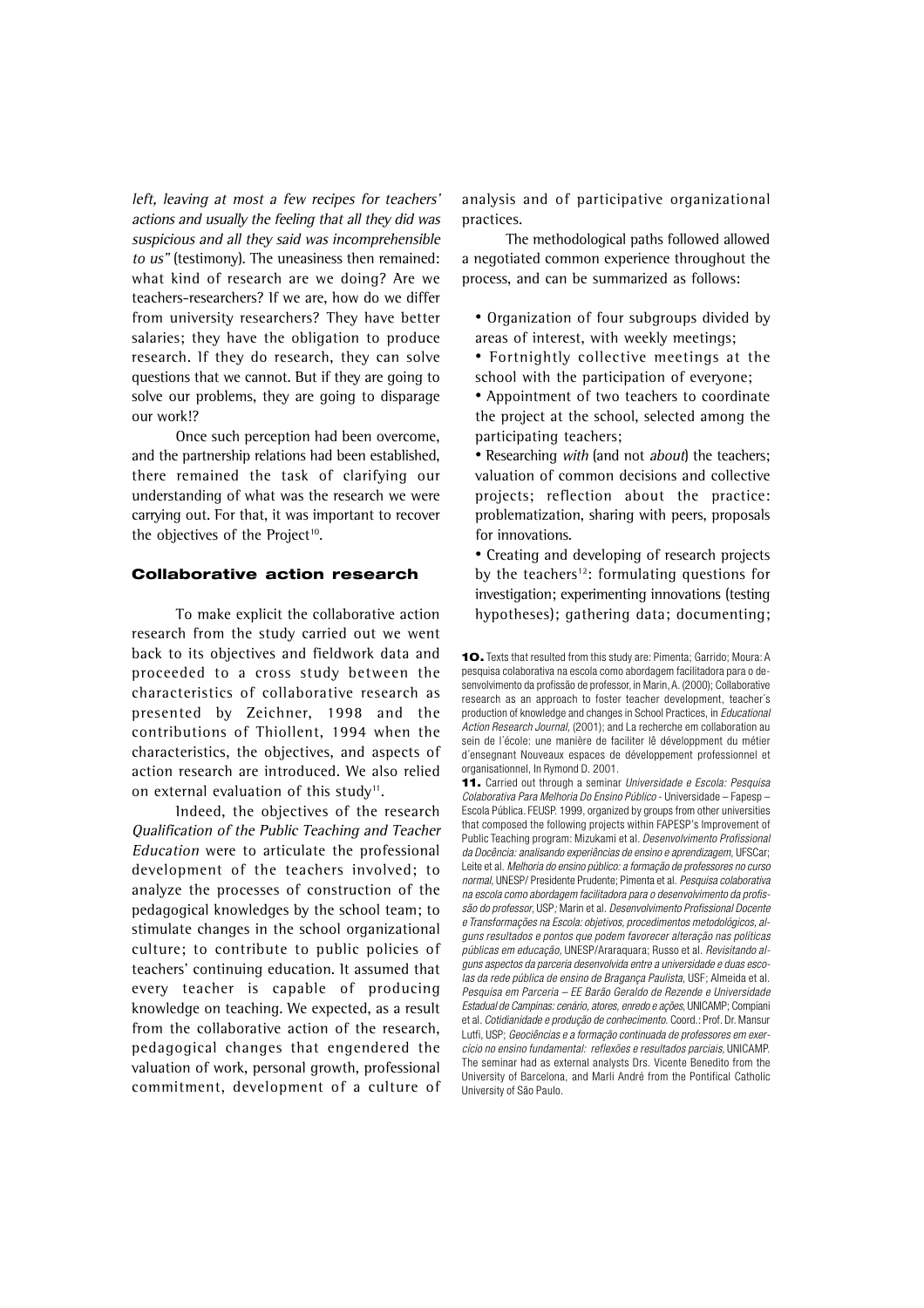reading auxiliary material; carrying out a systematic analysis and making the research work publicly available (creation and publication of Bulletins for the whole community, writing of individual and group texts, and presentations in scientific meetings and conferences). At this stage the teachers began to see themselves as authors, resulting in the increase of self-esteem and professional qualification, and complete engagement in the project.

With the issues raised by Zeichner, 1998, text where collaborative research is spelled out, we carried out a work of retrospective reflection about the first two years of the project, asking teachers to establish a dialogue between, on one hand, the objectives, assumptions, the methodology of the project, and the experiences so far, and, on the other, the questions put forward by the author. Questions that guided the discussion, and the testimonies from the teachers are as follows:

1. What are the meaning and the relevance of the research? It allowed "to expand the knowledge and the vision of the practice; to question the practice and the actions; to make the teacher more demanding with himself, with students and with colleagues. It was that practice that 'matched' the theory (i.e. the practiced validating and questioning the theory). We became authors".

2. Is there collaboration between teachers (those from the school and those from the FEUSP), and between teachers at school? "At first we wanted the (USP) teachers to participate in our practices; today we realize that we are partners. Today we build our practice playing different roles; a new valuation of the roles of the whole group. Not recognizing the individual paces and styles generates conflict: how do we work on that within the group? It is important to distinguish 'respect for the other' from 'recognizing the other'. In the latter perspective there is an attitude of incorporating, of doing together. There is genuine collaboration".

3. The project has offered elements for the individual projects and those of the subgroups? $13$  "Yes, since the information expands our perception of the practices; also important is the information and exchange between the subgroups".

By analyzing the movement of the collaborative research in this school it was also possible to configure it as an action research, from its characteristics, objectives, and aspects, such as defined by Thiollent, 1994.

About the characteristics of action research, we transcribe below excerpts from the text Action Research and the 'Qualification of the Public Teaching and Teacher Education' Project, prepared by the teachers coordinators of the Project at the CEFAM, based on the fieldwork data:

a) Continuing intervention in the system researched – How our group is intervening in itself?

We noticed that changes in the development of the Project are in response to needs and to

**12.** The teachers created, developed and presented (in meetings) small research projects and intervention projects. Prominent among the research projects were: a research project with former students to assess the merits of the education received; assessment of the difficulties brought by innovation to administrative sectors and the involvement of representatives from the hierarchy with the projects: investigation into the reasons that led colleagues to leave the project or not to engage in it (learn their representations with respect to innovative practices at school); the use of new communication and information technologies among teachers and students of the CEFAM; to what extent the equipments made available to the school by the funding agency and the information technology courses (within the scope of the project) were permeating the institutional practices; a study of the life history of the members of the project. Among the intervention projects we have: project of an apprenticeship period created conjointly by the CEFAM teachers and teachers from the primary schools (where the apprenticeships would be developed); project of interdisciplinary action among the different disciplines of pedagogical education, with teaching workshops; a study on the pedagogical project and the school's identity (involving the CEFAM, Fundamental Education and 'suppletive' – a substitute education – courses); actions in the other schools at which the teachers worked.

**13.** The dynamics of the research included fortnightly meetings with all participants and the meeting of the subgroups, organized according to the theme of research of the university teachers and the interests and demands from the CEFAM teachers. Four subgroups were then constituted: Art and Communication; Mathematical Education; Apprenticeships, and the 'C.R.I.ação' (Creation, in Portuguese) group – Citizenship, Reflection, Interdisciplinarity – action.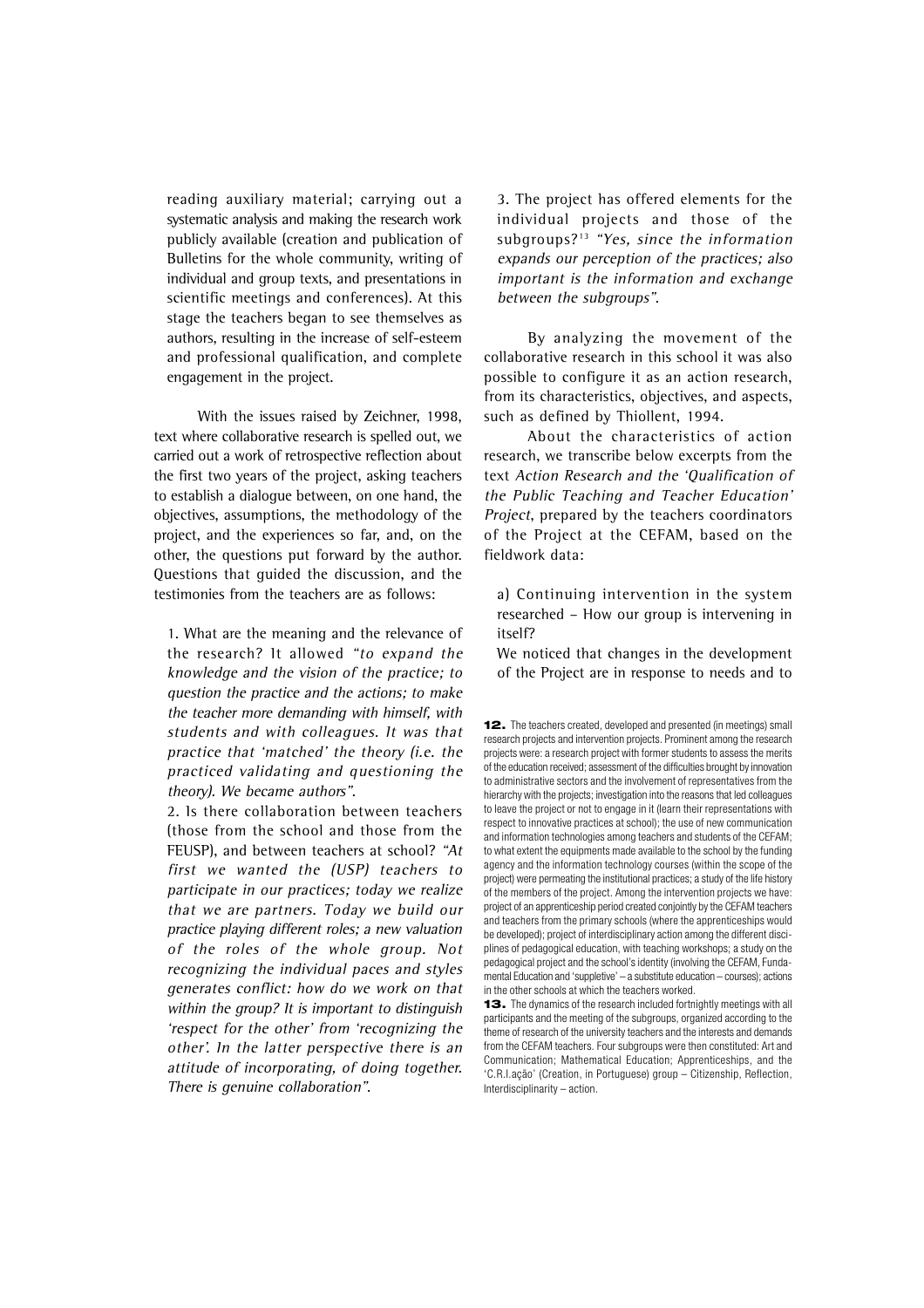the resolution of everyday problems that emerged, which, after being considered and reflected upon, steered the research. For example:

• the arrival of the USP teachers – The construction of a partnership;

• creation of the subgroups;

• coordination of the Project at the school being defined according to the needs of the research group;

• systematization of the reflections of the group and subgroups;

• discussion and evaluation of activities, supplementary reading, re-elaboration of knowledges, preparation and discussion of the planning, of the sharing of experiences; • joint reflection and reading changing or confirming our teaching action;

• reflections that allow the understanding of the level of our education, which will impact directly on the education of our students, future teachers;

• from the questions asked and the association of people a greater interaction between the knowledges specific to each group (university and school) was achieved; • the interaction between the teams causes a change in the school system through the teachers' practice and the creation of new knowledges; and through the search for improvement and theoretical enhancement at the university (teachers from the school began to take part in courses and seminar at USP);

• our classes became more open to the participation of students, and more flexible; we began to create together plans, planning, and mini-projects for apprenticeship, articulating the education school and the fieldwork school;

• through the construction of our history we understand that there are no ready answers to our questions, but those can and should be constructed from reflective practice at school;

• the appearance of a culture of analysis;

change in the attitude of teachers, who now begin to investigate their own practice to understand students' behavior and difficulties; • dimension of the teaching profession (to know, to know how to be, to know how to do, and to know how to do well);

• the beginnings of autonomous reflection upon the action;

• teachers' concern to participate in discussions of a political-educational nature; • improvement and extension of the use of pedagogical resources;

• seeing ourselves as researchers, rethinking, evaluating our practice and using the scientific method;

• breaking taboos, viz., destroying the image that teachers from the university hold the power of knowledge, and understanding the latter as resulting from collective work and partnership;

• from the records of the activities carried out at school we realized that our work in the classroom can be shared, and the reflection upon it can take place in group;

• creation of specific projects with students and former students in the subgroups;

• participation of the teachers from USP in the Culture Week (1998);

• new signification of the concept of apprenticeship, seeing it as a space for reflection about teaching.

b) Involvement of the subjects in the research. In this item we realized that there is:

• commitment to schedules and meetings of groups and subgroups;

• reading of the texts;

• the need to share the activities carried out by teachers in the respective subgroups;

• commitment by the academic researchers to attach meaning and relevance to the research during meetings;

• the sharing of experiences by opening classes to other teachers;

• the search for theoretical enhancement by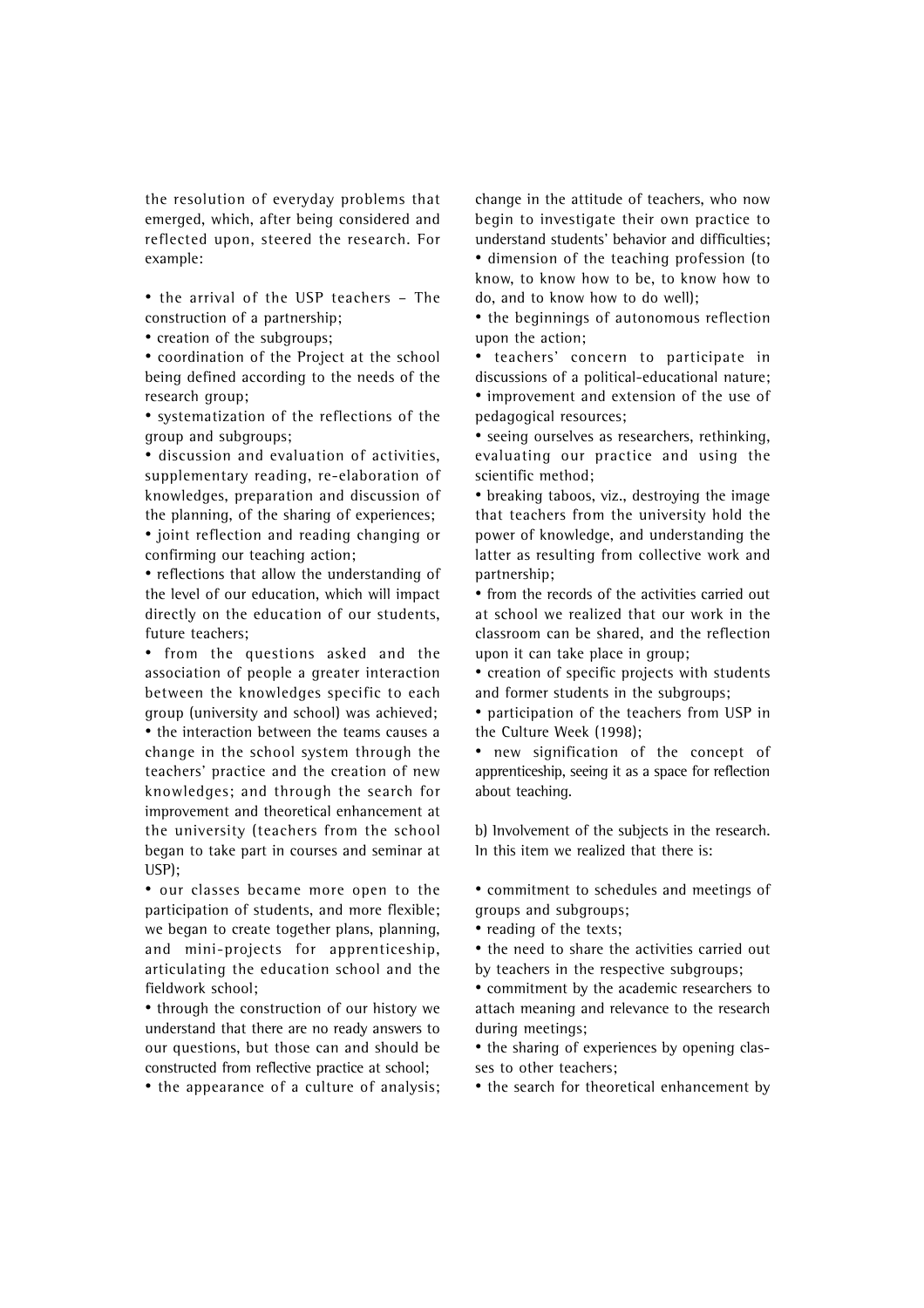teachers (courses, talks, seminars, even during their vacations);

• teachers' availability to the research even outside their working hours;

• the concern to divulge the results of the study (ENDIPE, FAPESP Seminar, at school, at the Education Regional Office;

• joint reflection among peers during coffee, lunchtime, etc.;

• valuation of decisions by the group;

• concern with collecting material for the preparation of classes;

• concern with individual and group records;

• contributions with relevant questions to the group discussions;

• following up on decisions and actions taken by the group;

• requests to the school principal and other bodies of the system for materials and equipment necessary to the research;

• care with the Project materials;

• creation of newsletters;

• development of research abilities, such as tabulation and analysis of results.

• In view of these results, one can see that the research is not neutral, that it interferes with the school daily activities, and that its results are slow to come, but are targeted at this community. The knowledge produced is applied in the school itself.

c) Changes following action, from reflection. As far as this aspect is concerned, we observed that we accomplished:

• organization of records and documentation of the teaching practice;

• request for additional reading;

• change of attitude towards the general meetings (more participative, and understanding that solutions do not come ready, but must be constructed there);

• search for new forms of practice improvement;

• use of new technologies in the classroom;

• change of organization and in the work of

coordination;

• transformation of the planning, with the participation of students;

• higher demands on their own production (texts, classes, etc);

• form of controlling materials and organizing the collection of records;

• transformation of attitudes and improvement in the level of group discussions.

The authors conclude the text with indications about what advances should be made:

• creation of spaces for exchange, incentive to interdisciplinarity, also in the fieldwork schools (availability for research);

• interchange between CEFAMs for the reflective analysis of the practice of apprenticeship, curriculum, planning;

• activities for the integration between fieldwork school and teacher education school;

• involvement of the community in the pedagogical projects — educating the teachercitizen;

• overcoming individual limits in the process of continuing education;

• being conscious of each one's responsibility in a research involving a group of people;

• bureaucracy at school (our time got shorter – time for meetings, planning activities to improve the class, use of equipment);

• the understanding of being a researcher and observer of your own actions. (Camargo; Moraes; Molina; Leite, 1999).

Recalling that the text above was prepared after the first three years of the study, the majority of the needed advances pointed out were achieved by the end of the project in 2000.

Regarding the objectives of action research, still according to Thiollent, 1994, the following aspects could be analyzed:

1. practical objective (or problem-solving): action research aims at contributing to sketch a solution of the central problem of the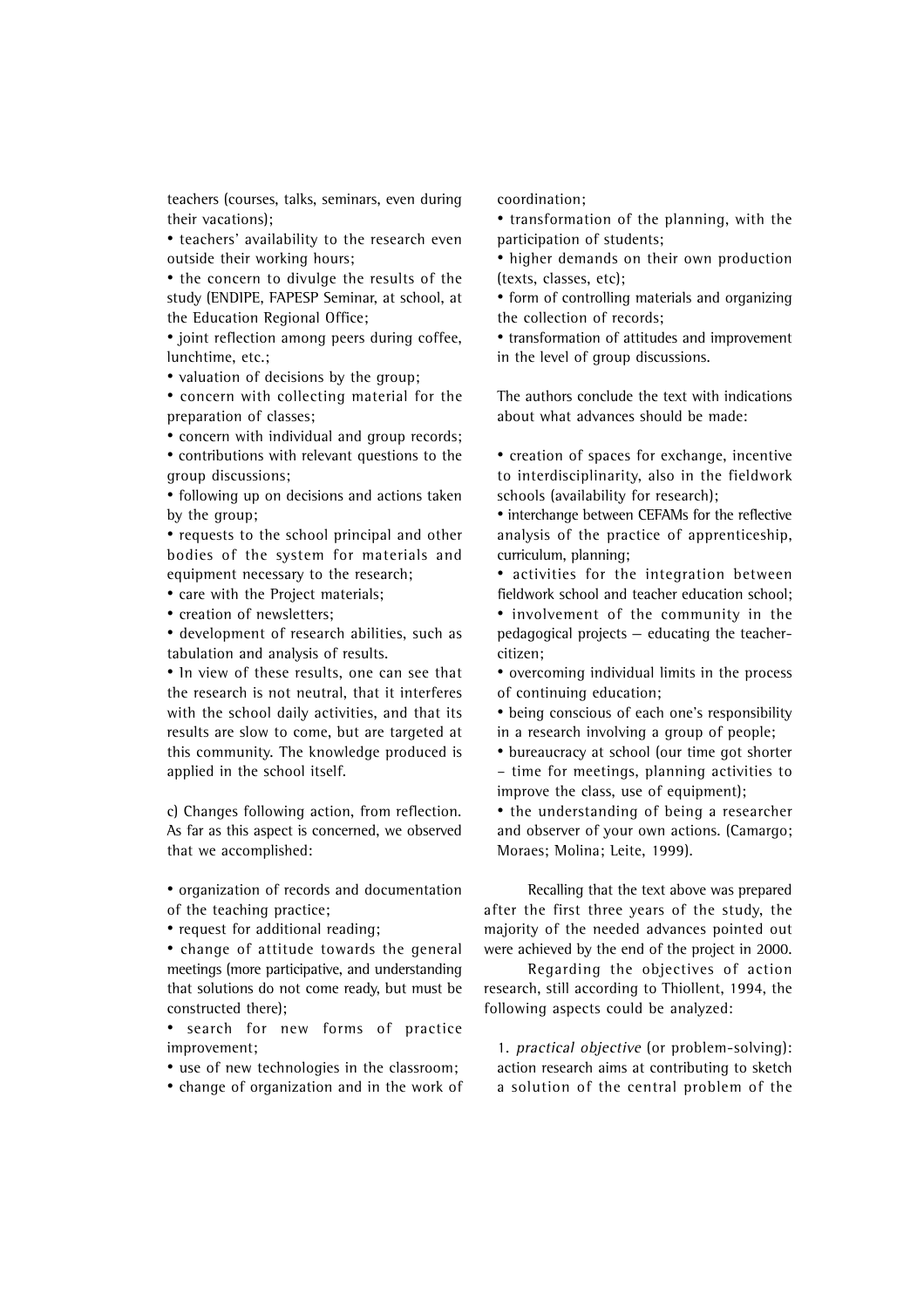research from the possible solutions and proposals for action that help the agents (or actors) in their activity of transformation of the situation;

2. objective of knowledge (or of becoming conscious): action research gives access to information otherwise difficult to obtain and, in doing that, makes it possible to extend the knowledge about certain situations. Pertinent examples from the research are: requests from teachers; their representations and that of students and of society about the teaching profession, about the students, about pedagogical issues; their capacity for action or mobilization, etc;

According to the author the relation between those two objectives is variable. Generally speaking, greater knowledge leads to a better performance of the action. However, in the case of the present research, we observed that the daily demands of the practice, rooted in government policies, often appeared as limiting the time for knowledge. Researchers had then to take special care to keep the balance between the practical objectives and those knowledge-related during the study.

3. objective of producing and socializing knowledge that will not only be useful to the community directly involved in the study, but that will allow a certain degree of generalization. This objective was present throughout the research process, perceived by the identification of other CEFAMs, in the socialization meetings, of the issues and propositions made the teachers from the CEFAM "Ayres de Moura". Also, in the texts produced by the teachers involved and presented in national scientific meetings, there was a systematization of the knowledge generated from the fieldwork data, which contribute to the expansion of the field.

Thiollent still points out the following aspects that give shape to the methodology of action research:

• wide and explicit interaction between the researchers and other people involved (here, school teachers) in the situation researched;

• from such interaction the definition of priorities in the problems to be studies, and in the solutions to be presented as concrete actions are made;

• the objectives of the investigation are not the people themselves, but the social situation and its problems, which are of a different nature;

• the objective of action research consists in solving or, at least, clarifying the problems of the situation observed;

• there is, during the process, a follow-up of decisions, actions, and of every intentional activity by the actors involved;

• the research is not just a form of action (risk of activism): the aim is of expanding the researchers' knowledge or the level of awareness of the people and groups considered.

Examining these aspects with the group and using them as categories of analysis of the process carried out up until then we concluded that we were actually developing an action research.

The Report of the external evaluation to which we submitted the projects belonging to FAPESP's Improvement of Teaching Program<sup>14</sup> confirms the theoretical and methodological framework of collaborative action research present in the projects, and develops an analysis that extends the understanding of its meaning, of its potential and of its difficulties, pointing to the need to widen and deepen theoretical questions associated with this modality of qualitative research.

• The majority of researches display features of a constructive-collaborative model, which implies the processual definition of the elements that constitute the partnership between university and fieldwork school. They present as a feature the conduction of experiences that result in

**14.** See footnote 11.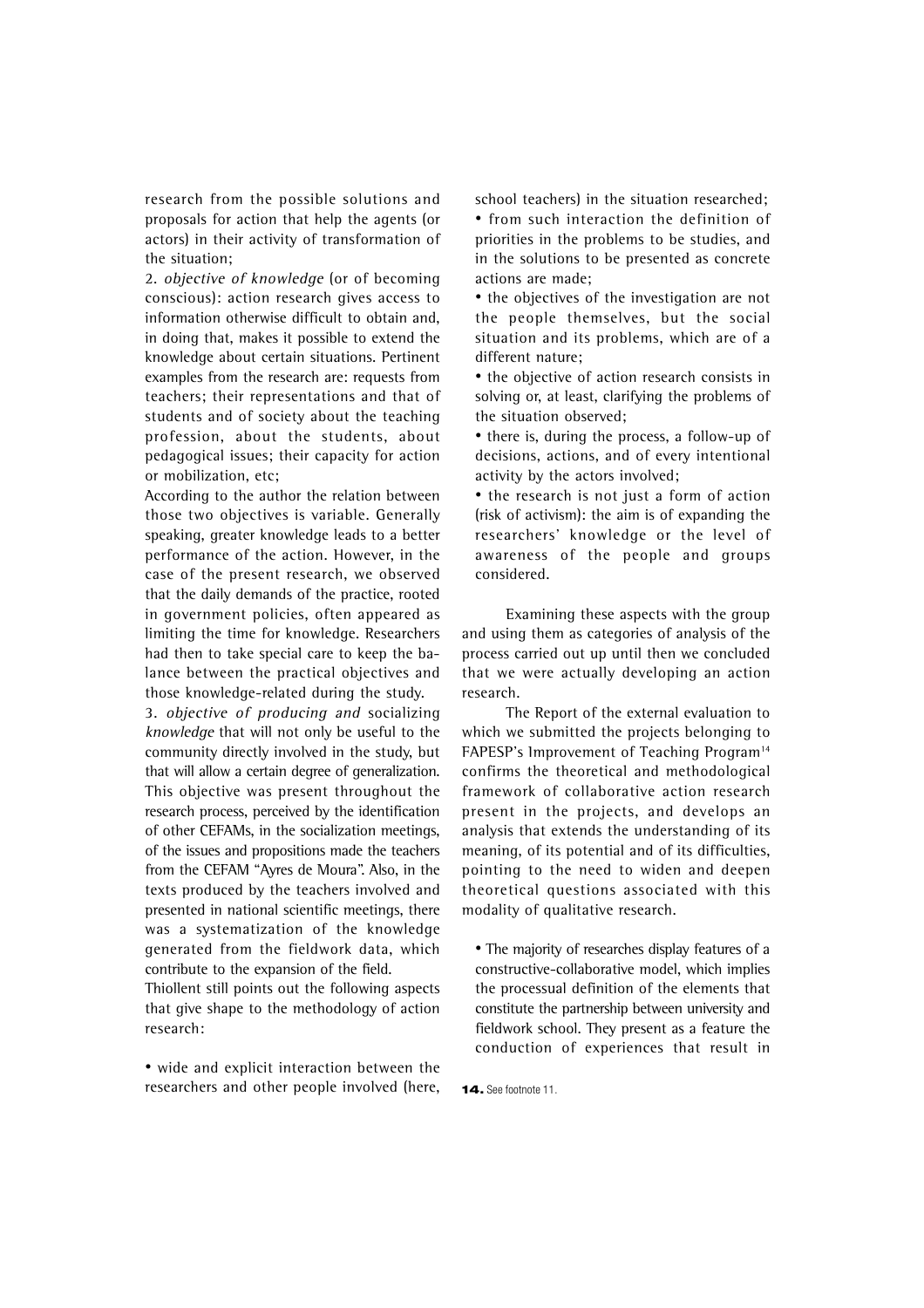products, where both the processes employed and products achieved – even when partial – are research data whose analysis continuously shows the way ahead for the investigation.

Consequently, these researches have predominantly a processual character, and the analysis of the processes constitutes production of knowledge about the problems investigated, pointing towards the importance (and difficulty) of the partial organization of research data, so that it can constitute a more systematic production of knowledge, and to make it possible to be shared from different perspectives – and of the knowledge about the processes of teachers' professional development and learning at their workplace (…). • As a general synthesis it is a type of research that is not outlined a priori in detail and in a controlled fashion, but that is constructed processually, guided by the problem under investigation, and as probable directions the analyses offered by the partial data obtained, which can even redirect proceedings to unforeseen foci. Under this view, maintaining the theoretical and methodological coherence is indispensable in terms of group alertness. One is dealing here with a constructive-collaborative model: strategies at the same time of action and of investigation conceived and developed along the research process, aiming at giving answers – even if partial – to the research question, and indispensable information for the making decisions with respect to the next steps in continuing the project (…). The understanding of this kind of research as an open process: each project builds its own paths from the general problem and from specific questions related to its investigation  $(...)$ <sup>15</sup>.

# **Critical-collaborative action research**

Having configured, at last, the collaborative action research in the process of the study Qualification of the Public Teaching, there remained still one issue: would this be a critical-collaborative action research?

Supported by Kincheloe, 1997, Franco, 2004 presents the following consideration when analyzing what defines a collaborative action research as critical:

When the search for transformation is requested by the reference group to the team of researchers, the study has been classified as collaborative action research, where the function of the researcher will be of taking part and making scientific a process of change previously started by the members of the group.

The research was carried out in response to the request of a group of teachers from the school, which faced complex, conflicting and unstable situations, situations that characterize the teaching activity. The university researchers carried out with the teachers and other members of the institution a collaborative action research whose purpose was of creating a culture of analysis of the practices at school, with a view to its transformation by the teacher with the help of university teachers.

Franco, continues:

If such transformation is perceived as necessary based on the initial work of the researcher with the group, as a consequence of a process that values the cognitive construction of experience supported on collective critical reflection, with a view to the emancipation of the subjects, and from the conditions that the group feels as oppressive, then this research begins to assume the character of being critical, and thus the classification of critical action research has been employed.16

**<sup>15.</sup>** Report of the Seminar University and School: Collaborative Research for the Improvement of Public Teaching – University – Fapesp – Public School. FEUSP. 1999.

**<sup>16.</sup>** The author states that not every collaborative action research is necessarily critical. If, on the contrary, the transformation is previously planned, without the participation of the subjects, and only the researcher will follow the effects and will evaluate the results of its application, this research loses the quality of being a critical action research, in which case it can be named strategic action research (Franco, 2005).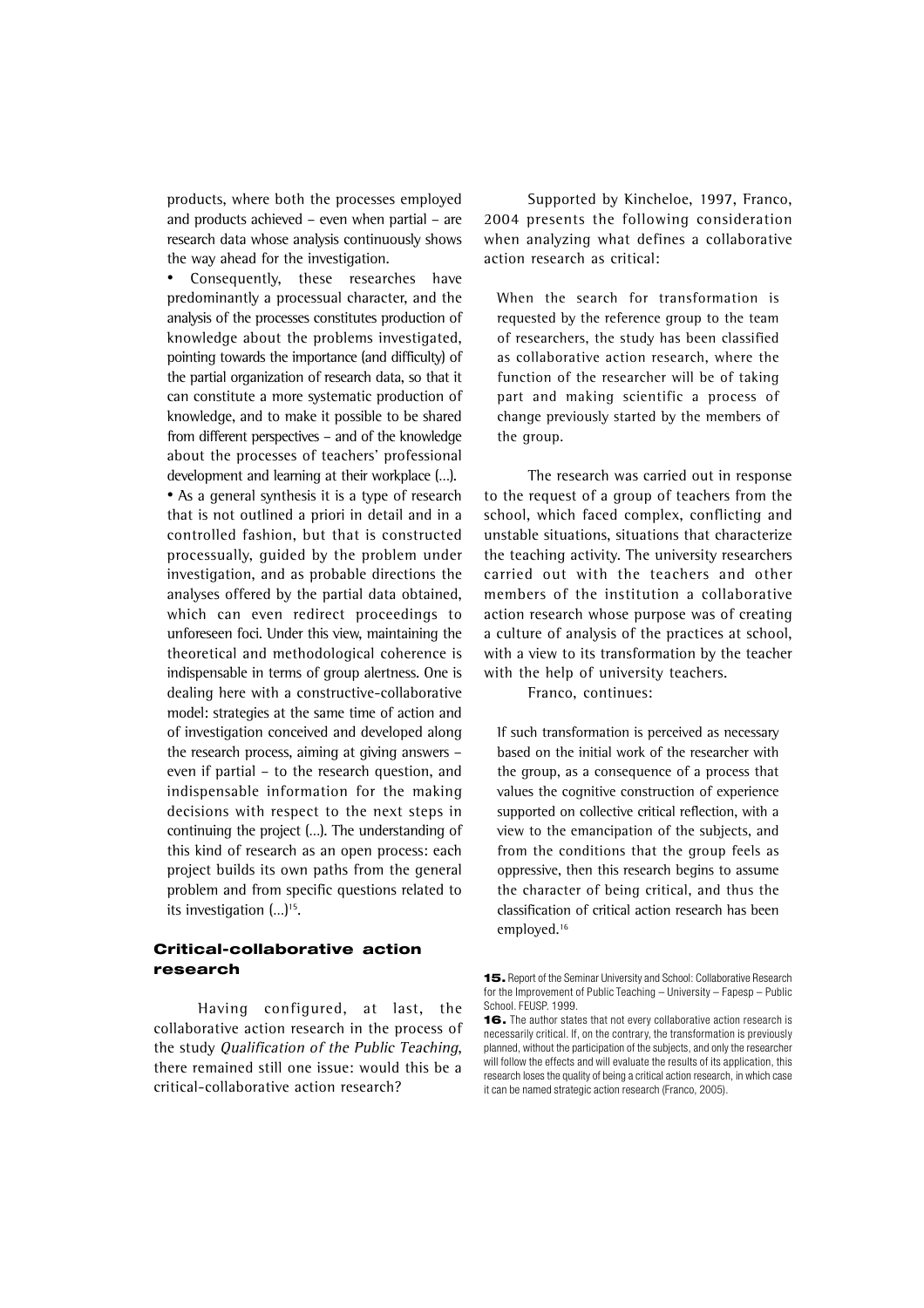The study started from the assumption that teachers are capable of developing a method for the problematization, analysis and investigation of the practical reality of teaching, grounded on their previous experiences, their initial education, other people's experiences in the school context, and on the existing theories to find solutions for the demands that practice places upon them, and thence produce knowledge. The development of this method does not happen spontaneously. It requires collaboration. Thus, the methodology of collaborative action research imposed itself as the more adequate.

One of the leading factors that gathered the team of university researchers around the proposition and conduction of the research was the commitment to carry out a study in a public school, and such that the study had as its characteristic to be conducted with the teachers (and not just about them), and also that it was carried out with the school community, involving teachers, principals and coordinators. That is so because our assumption is that one of the most valuable kinds of continuing education is the one that takes the school contexts as objects of analysis. This favors the theory-practice relation, since in traditional modes of continuing education, such as courses and various training, the mediation between those modalities and the school contexts has not been established, resulting in an investment targeted more at the professionalization of the teacher and less at the changes of institutional practices necessary for the improvement of the results of schooling.

The choice of configuring the research in the school space unveiled the complete problem involving the school as an organization within a given system (in this case, the state public system), pointing towards important questions related to public and governmental education policies.

(…) The condition for being a critical action research is diving into the praxis of the social group under study, whence are extracted the latent perspectives, the hidden, the unfamiliar that sustains the practices, and the changes will be negotiated and engendered in the collective. In this sense, collaborative action researches often take on the character of criticality. (Franco, 2004)

### To Kincheloe (1997),

(…) the critical action research does not intend to just understand or describe the world of practice, but to transform it; (…) it is always conceived in relation to the practice – it exists to improve the practice. Critical action researchers try to uncover those aspects of the dominant social order that undermine our efforts for emancipative goals. (p. 179).

### Franco, 2005 carries on:

Critical action research considers the voice of the subject, his perspective, his sense, but not just for the records and later interpretation by the researcher, the voice of the subject will be part of the fabric of the research methodology. In this case the methodology does not happen through the steps of a method, but is organized in the relevant situations emerging from the process. Hence the emphasis on the formative character of this modality of study, for the subject must be conscious of the transformations that take place in him and in the process. It is also because of this that such methodology assumes an emancipative character, since through the conscious participation the research subjects have the opportunity to free themselves from myths and prejudices that organize their resistance to change, and reorganize their self-images as historical subjects.

The methodology of collaborative action research allowed this involvement. It considered issues related to the process of interaction between the group of university researchers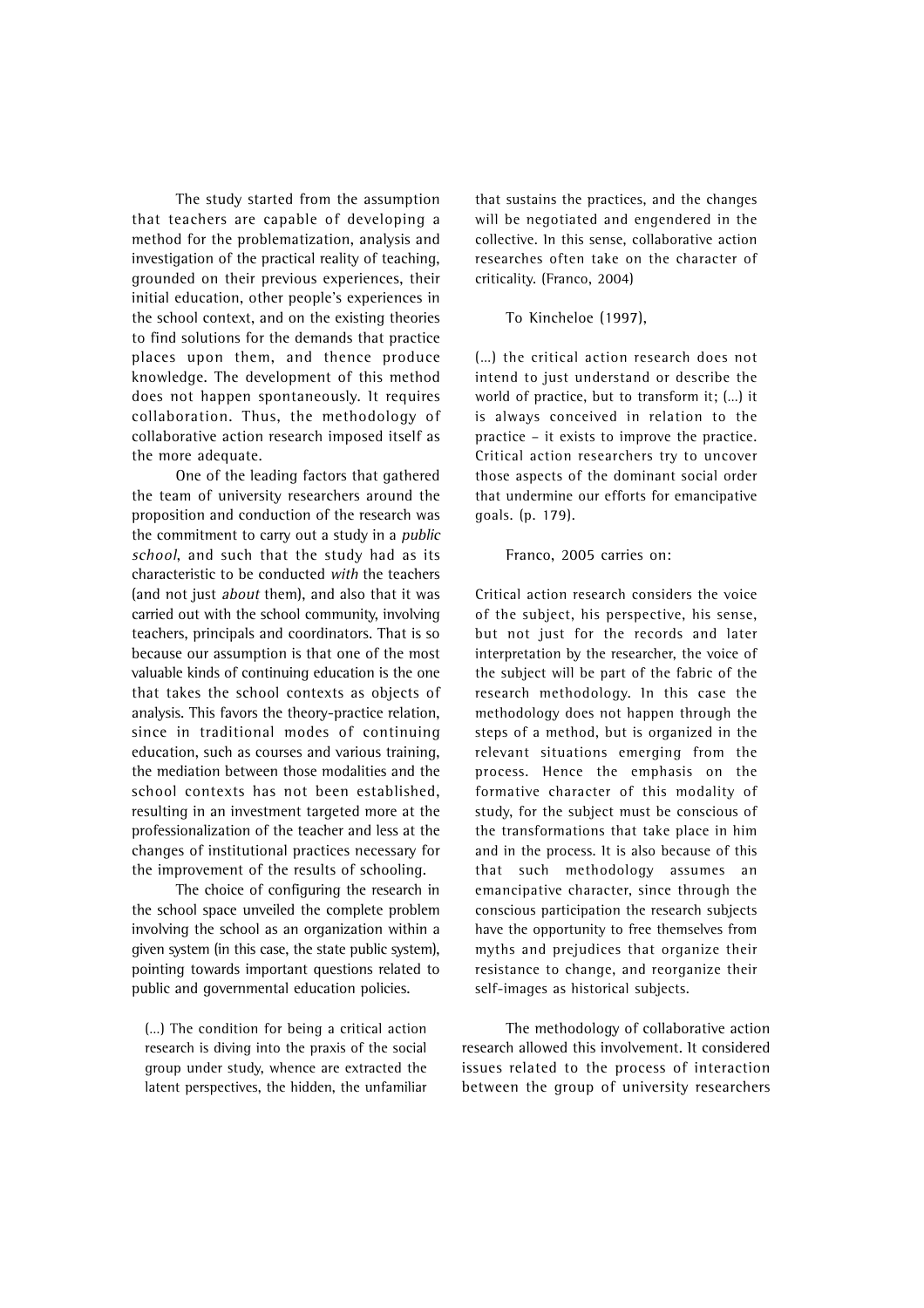and the school team (nature and overcoming of conflicts); to the nature of reflection and to the knowledge that teachers engendered of their practices; to the process and rhythm of changes. Through collaborative reflection the teachers became capable of producing meaning and knowledge that allowed them to guide the process of transformation of school practices, bringing about changes in the school culture, creating a community of analysis and investigation, personal growth, professional commitment and democratic and emancipative organizational practices.

The dialogue between the authors referred to above and the aspects of the research makes it possible to identify it as a critical-collaborative action research.

# **Contributions of criticalcollaborative action research to teacher education**

In the 1990s the literature on the education of reflective teachers shifted from a perspective excessively centered in the methodological and curriculum aspects to a view that considers the school contexts. School organizations produce an internal culture of their own and that express the values and beliefs shared by the members of the organization. They are not just propagators, but also producers of social practices, of values, of beliefs and knowledges, fueled by the effort of searching for new solutions to the problems experienced.

The valuation of the contextual dimensions shifts the debate about teacher education from a view excessively centered in the classroom, in its disciplinary, methodological and curriculum aspects (Sacristán, 1983; Baird, 1987; Porlán, 1987), to a more complex perspective that considers new dimensions.

According to Zeichner (1993), the education always involves mobilizing various knowledges: knowledges of a reflective practice, knowledges from a specialized theory, knowledges from a pedagogical militancy (Pimenta, 1997). According to Nóvoa (1992), the process of critical-reflective education implies producing the teacher's life (personal development), producing the teaching profession (professional development), and producing the school (organizational development).

Understood as such, the education constitutes not just a process of professional improvement, but also a process of transformation of the school culture, in which new participative and democratic management practices are implemented and consolidated. In this sense, the education of reflective teachers constitutes an emancipative pedagogical project (cf. Kincheloe, 1997; Pimenta 1998 e 1999).

Such proposal of transforming the school into a critical community faced obstacles to its fulfillment in the case of the Qualification of the Public Teaching and Teacher Education study. The obstacles were related to attitudes of resistance to change, to the bureaucratization of the education system, to the hierarchical and profoundly authoritarian structure of the school, and to the fragility of the professional statute of the teachers. Both from the point of view of job instability, of precarious working conditions that are more conducive of individual than of collective work, of a fragmentary and diffuse presence at school, and from the viewpoint of their low salaries pushing teachers to, whenever possible, work in other schools and/or activities. Nevertheless, despite their weight on the school team researched, these aspects were offset by the teachers' commitment to their profession and job, several times demonstrated during the four years of the study. Teachers resisted to the follies of authoritarianism. They resisted proposing solutions not always heard by the authorities. The research project was largely responsible for keeping the flame of resistance alive by increasing the teachers' self-esteem, and by supplying them with theoretical instruments for their analyses and proposals.

To allow the turn away from individual reflection towards emancipative commitments,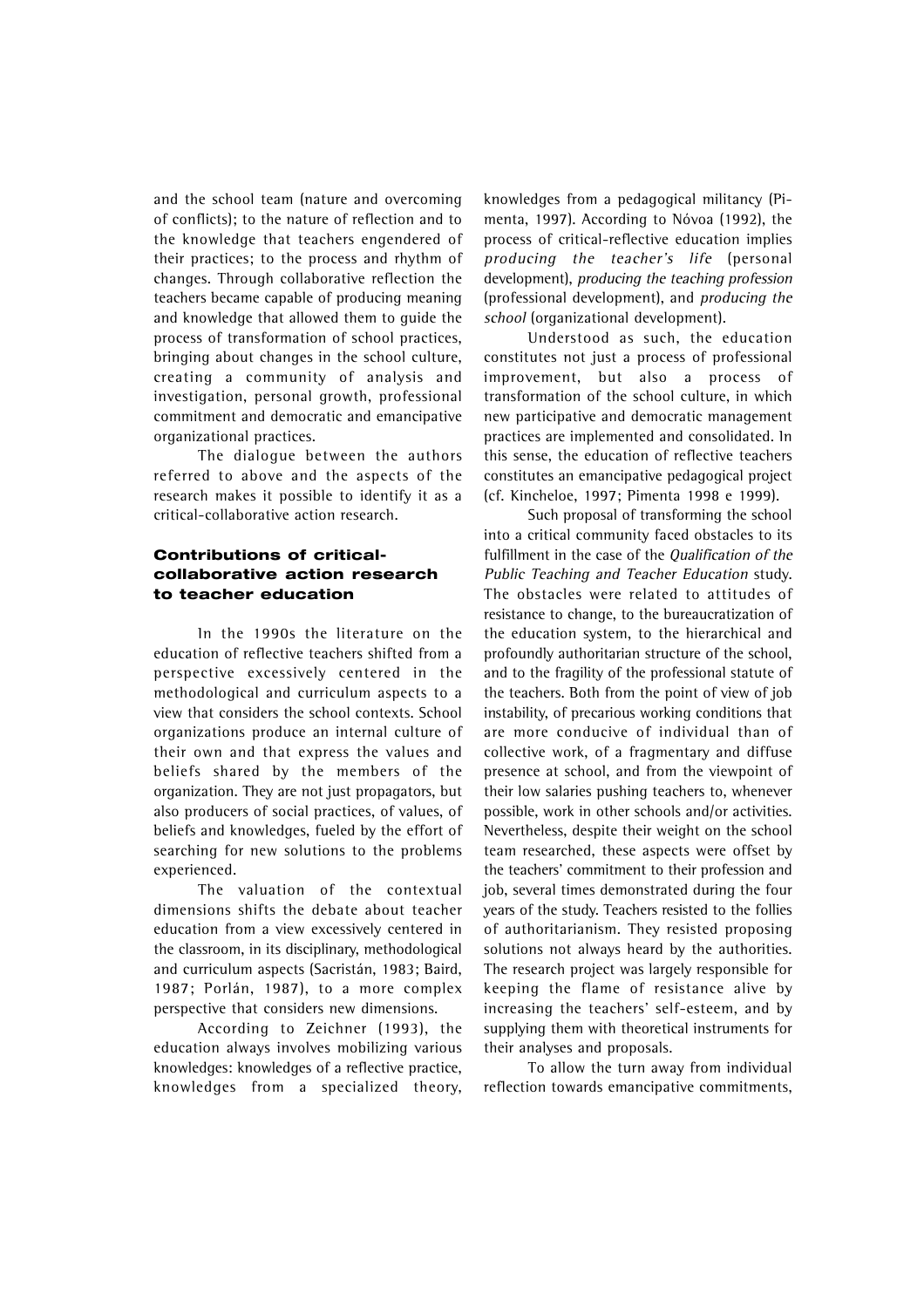educational research must provide those involved in the action with the instruments for the critical analysis of the real. As Franco (2000, p. 13) suggests:

In order to be effective, reflective practice, as a political-pedagogical proposal, needs to assume dialectics as the form of constructing historical reality; it needs institutional spaces not excessively bureaucratized (…) where collaborative, solidary, critical, intersubjective behavior is valued (…); it needs to materialize in the non-acceptance of ready truths (…); everyone involved in the reflective practice must constitute investigators in the context of practice.

## **Conclusions**

Analyzing the results from the two experiences of critical-collaborative action research discussed in the present text, it is possible to add a few features that allow a better configuration of the sense and meaning of this methodological approach from a theoreticalmethodological viewpoint and from a politicalinstitutional viewpoint. As for the first:

a) the importance of carrying out criticalcollaborative action researches involving the university and schools has been confirmed as a fundamental requisite in the process of professional development of teachers (investment in study, in the analysis of pedagogical and institutional practices);

b) in this process it is essential to start from the needs of the teachers involved, and then evolve from them, consensually, towards the objectives of the study;

c) the critical-collaborative action research produces the result of changing practices along the process. This, however, takes time to establish itself and mature;

d) as teachers perceive themselves as capable of analyzing, reflecting and changing their practices, they get stronger as persons and as professionals. Nevertheless, difficulties faced at the Alípio<sup>17</sup> School to establish a collective pedagogical project involving the Fundamental Education and CEFAM courses reveal the fragility of the professional statute of teachers from the public system: they are at the mercy of the 'authorities in charge'; it was impossible to tackle the comings-andgoings of the school administration and of the central bodies;

e) the researchers from the university cannot (and it is not up to them) change the education system, the hierarchy, the current authoritarianism. Their role is to strengthen the professionalism of the teachers through spelling out, recording, shared reflection, proposition, development, and analysis of participative projects from the needs of teachers and from their perception by the researchers. With that, they make it possible to widen the decision and autonomy spaces of teachers against the impositions placed upon them.

As far as public policies are concerned, the studies, and particularly the second one, have showed, on the one hand, innumerable difficulties to their realization at the school under study, specially with respect to the poor working conditions of teachers: paid by the hour, and under temporary contracts $18$ . The collective and pedagogical time (HTPC) included in the working hours assume a merely bureaucratic character since, in practice, with temporary teachers working by the hour, the collective aspect becomes a fiction, for it is not possible to make teachers hours match under such diverse and unbalanced situations. On the other hand, the perspective of the bureaucratic school makes itself felt in the strongly authoritarian and hierarchical relationship with the Secretariat for Education, something that

**<sup>17.</sup>** Name of the school to which the CEFAM was moved by decision of the Regional Office after two years of the study.

**<sup>18.</sup>** In the case of the study sponsored by FAPESP, teachers involved received a scholarship. Several of them absorbed the cost of taking part in the study, going beyond their institutional obligations.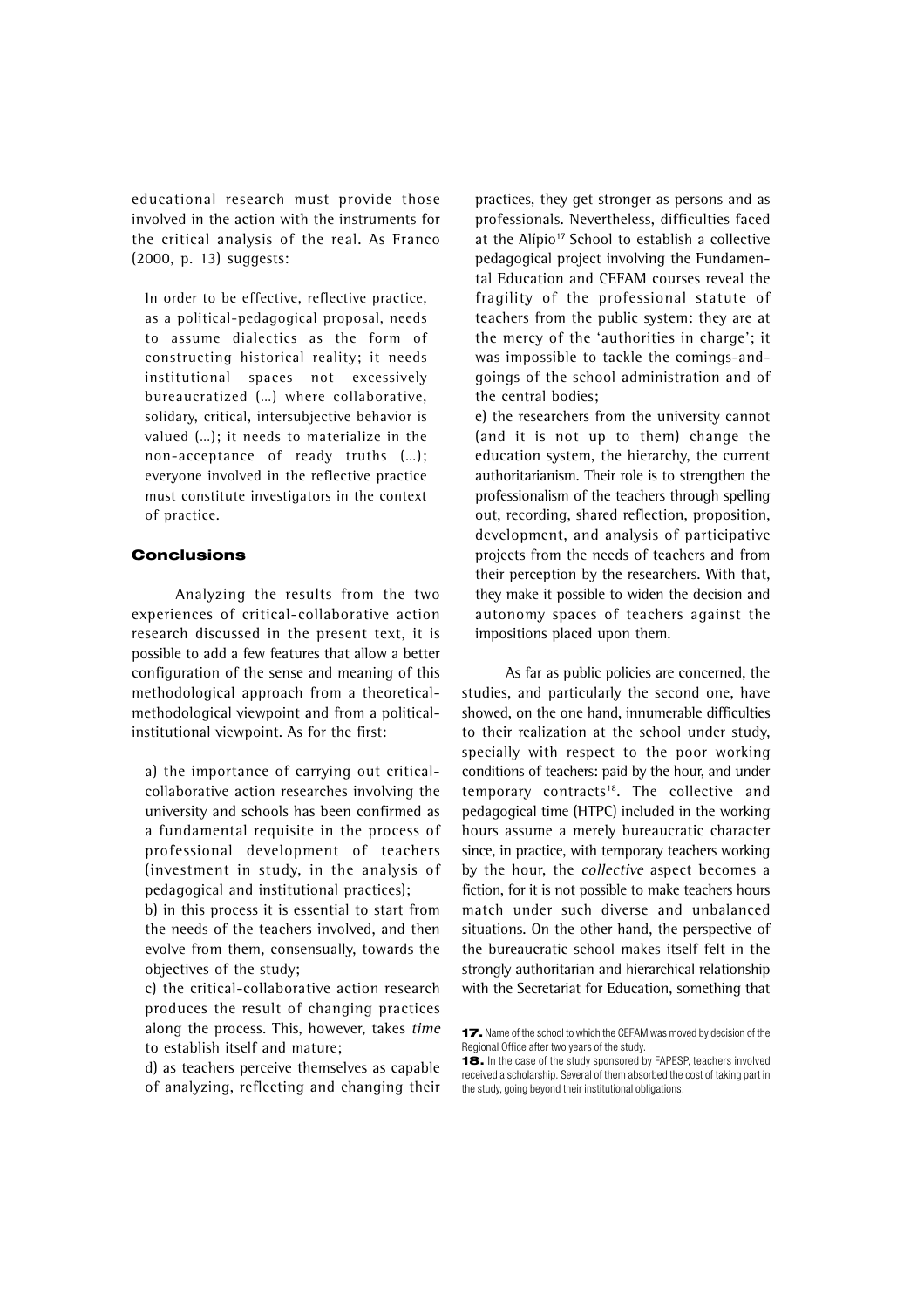was made evident in those four years by the abrupt change of location of the CEFAM to a different borough, with severe consequences to students and teachers, as well as by the endless modifications to the school's managing staff, making it difficult to establish shared projects. Also by the authoritarian practice of defining projects at the central level, just from what those bodies believe to the good for the school. There is no room for pedagogical proposals from the problems faced by the school. When the latter do propose something, thanks to teachers' involvement, the material and human resources support is nonexistent. Studies carried out in other countries<sup>19</sup> reveal that in the absence of participation from the actors involved in the definition of innovations, particularly from teachers in the case of school institutions, those innovations do not materialize.

Despite this picture, the research showed the gaps in which it worked and those that it made wider. Many were the difficulties. However, the results could be identified: in the possibilities for teachers' continuing education – they had their professional statute amplified; they developed research abilities; amplified the spaces of collective action; they conducted in countless moments practices of analysis of the school problems, creating in it a culture of analysis; they made proposals and executed projects that resulted in improvements of the classes; they established democratic practices of discussion with students; they attempted new teaching practices with real results in the improvement of learning; they expanded their competencies with respect to specific contents of the areas, and with respect to pedagogical knowledges, and so many others.<sup>20</sup>

However, the study also made clear the difficulties in establishing collectives. The longstanding competitive practice present in society, highly stimulated by the teaching system through the fragility of a precarious statute of professionality, was one of the factors most strongly felt as being difficult to overcome. The established practice in the intermediate levels of the administration (Regional Office) of the policy of 'favors' and 'accommodations', which could be clearly seen in the attribution of classes, apart form the authoritarianism and administrative centralism that do not recognize competence as a criterion for promotion, also hampers any proposal of projects and transformation of practices based on the processes collectively discussed and assumed.

The fieldwork data of the researches carried out here have confirmed results from other qualitative studies conducted by researchers from Brazil and from other countries, which have pointed to the enormous potential for the transformation of the practices afforded by collaborative action research. They have also revealed the importance of their results fertilizing the development of transformations in public policies and, in particular, in the forms of management of education systems, valuing and supporting initiatives and projects originated in schools, creating the structural conditions for their establishment as spaces for analysis and political and pedagogical proposals, from a common goal of effective democratization of education, both quantitatively and qualitatively, with a view to a really inclusive school. Inclusive socially, politically, economically, culturally, scientifically and technologically.

**<sup>19.</sup>** Cf. Nóvoa, 1992; Garcia, 1995; Charlot, 1995; Canário, 1997; Almeida, 1999.

**<sup>20.</sup>** Apart from that, it is relevant to note that four teachers enrolled in Master courses in public universities; others were selected in public exams for tenure in the state and municipal school systems, and almost all of them are getting organized to carry on with their studies.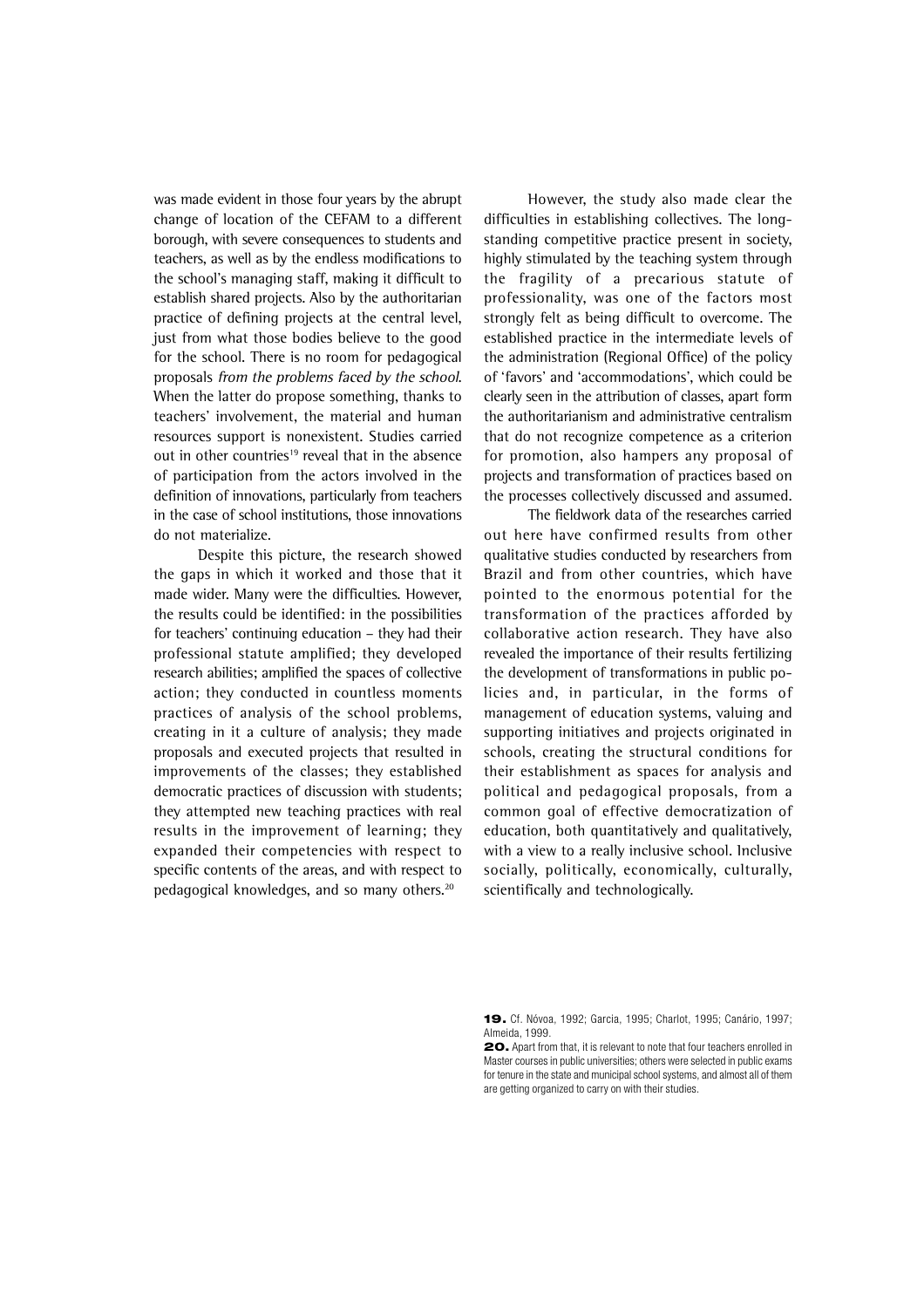### **Bibliography**

ABDALLA, Maria de Fátima B. Relatório de Pesquisa. Pesquisa A Didática na Licenciatura - um estudo dos efeitos de um programa de curso na atividade docente de alunos egressos da licenciatura. (Pimenta, S. G.). FEUSP. 1997.

ALMEIDA, Maria Isabel de. O Sindicato como instância formadora dos professores: novas contribuições ao desenvolvimento profissional. Tese de doutorado. FEUSP. 1999.

ALMEIDA, Maria I.; FRANCO, Maria A. R. S.; GUIMARÃES, Valter S.; PIMENTA, Selma Garrido. A Pesquisa Fecundando A Prática Docente: abordagens emancipatórias. Painel apresentado no X ENDIPE. Rio de janeiro. 2000.

CAMARGO, Rosa; MORAES, Ivonete; MOLINA, Rinaldo e LEITE, Doriscélia. Projeto de Pesquisa Qualificação do Ensino Público e Formação de Professores. In: III Relatório da Pesquisa Qualificação do Ensino Público e Formação de Professores. FAPESP/FEUSP. 1999.

CANÁRIO, Rui. O professor entre a reforma e a inovação. In: BICUDO, M. V. E SILVA JR. C. A. Formação do educador e avaliação educacional – Organização da escola e do trabalho pedagógico. São Paulo, Ed. UNESP. 1999: 271-289.

CHARLOT, Bernard et BEILLEROT, Jacky (orgs). La construction des politiques d´éducation et de formation. Paris. PUF. 1995.

CONTRERAS, José. Autonomia de Professores. São Paulo. Cortez. 2002.

CONTRERAS, José. La autonomia del profesorado. Madrid. Morata. 1997.

ELLIOT, John. Recolocando a pesquisa-ação em seu lugar original e próprio. In: FIORENTINI, GERALDI E PEREIRA (orgs.). Cartografias do Trabalho Docente. Campinas. Mercado de Letras. 1998.

FIORENTINI, GERALDI E PEREIRA (orgs.). Cartografias do Trabalho Docente. Campinas. Mercado de Letras. 1998.

FIORENTINI, Dario et alii. Saberes docentes: um desafio para acadêmicos e práticos. In: Fiorentini; Geraldi e Pereira (orgs.). Cartografias do Trabalho Docente. Campinas. Mercado de Letras. 1998. FRANCO, Maria A. A pesquisa fecundando a prática docente: fundamentos epistemológicos. Trabalho de Final de Curso. Doutorado FEUSP. 2000.

FRANCO, M. A. A pedagogia da pesquisa – ação. 2005. (no prelo).

GARCÍA, Carlos M. A formação de professores: novas perspectivas baseadas na investigação sobre o pensamento do professor. In: NÓVOA (org.). Os professores e sua formação. Lisboa. Dom Quixote. 1992:51-76.

GRAMSCI, A. Os intelectuais e a organização da cultura. Rio de Janeiro. Ed. Civilização Brasileira. 1968.

HABERMAS, J. Conhecimento e interesse. Rio de Janeiro. Ed. Paz e Terra. 1983

KINCHELOE, Joe. A formação do professor como compromisso político – mapeando o pós-moderno. Porto Alegre. Artes Médicas. 1997.

LIMA, Maria Socorro L. Relatório de Campo. Pesquisa A Didática na Licenciatura - um estudo dos efeitos de um programa de curso na atividade docente de alunos egressos da licenciatura. (Pimenta, S. G.). FEUSP. 1997.

MARIN, Alda J.(org). Educação Continuada. Campinas. Papirus. 2000.

MARIN, Alda J. Investigando com os professores na Escola Pública. In. Anais do IX ENDIPE, v.1/1. 1998. MIZUKAMI, Maria da G. A reflexão sobre a ação pedagógica como estratégia de modificação da Escola Pública Elementar numa perspectiva de formação continuada no local de trabalho. In. Anais do IX ENDIPE, v.1/1. 1998.

NÓVOA, A. Os professores e sua formação. Lisboa, Dom Quixote. 1992.